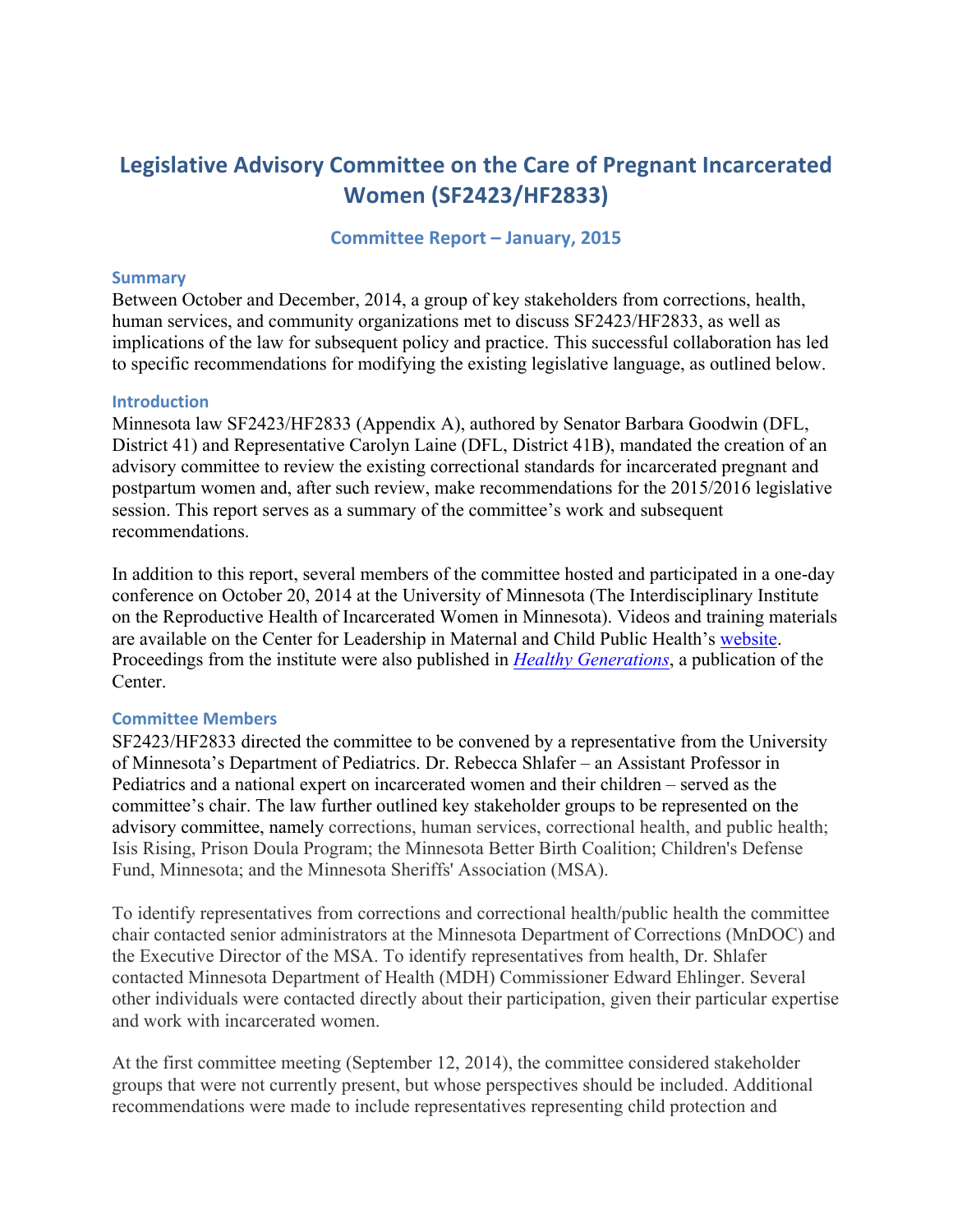obstetrics/gynecology. As of December 2014, the following individuals were on the advisory committee (Appendix B contains a contact list with additional information for each committee member):

| <b>Committee Member</b> | <b>Agency</b>                                                                    |
|-------------------------|----------------------------------------------------------------------------------|
| Jessica Anderson        | Children's Defense Fund-Minnesota                                                |
| Sara Benning            | University of Minnesota, School of Public Health                                 |
| Joshua Berg             | Meeker County Jail                                                               |
| Monette Berkevich       | Nobles County Jail                                                               |
| Guy Bosch               | Minnesota Correctional Facility-Shakopee                                         |
| <b>Brad Colbert</b>     | William Mitchell College of Law                                                  |
| Holly Compo             | Carlton County Public Health                                                     |
| Paul Coughlin           | Carlton County Jail                                                              |
| Renee Dahring           | Ramsey County Adult Detention Center and Corrections                             |
| Ruthie Dallas           | Minnesota Department of Human Services                                           |
| Margaret (Peg) Gemmell  | Minnesota Department of Corrections                                              |
| Erica Gerrity           | Isis Rising Prison Doula Project                                                 |
| Diane Haugen            | Saint Paul-Ramsey County Public Health, Correctional Health Program              |
| Wendy Hellerstedt       | University of Minnesota, School of Public Health                                 |
| Colleen Holst           | Minnesota Correctional Facility-Shakopee                                         |
| Sarah Hutto             | University of Minnesota, Department of Obstetrics, Gynecology and Women's Health |
| Erika Jensen            | Hennepin County Project CHILD                                                    |
| Susan Lane              | <b>Better Birth Coalition</b>                                                    |
| <b>Todd Leonard</b>     | <b>MEnD</b> Care                                                                 |
| Katie Linde             | Minnesota Department of Health                                                   |
| Kathleen Lonergan       | Minnesota Department of Corrections                                              |
| Rebecca Shlafer         | University of Minnesota, Medical School                                          |
| Robin Sikkila           | McLeod County Public Health                                                      |
| Tim Thompson            | Minnesota Department of Corrections                                              |

A recommendation was made that incarcerated women's perspectives be included. Given the inherent barriers of including individuals who are currently in custody, the committee opted to have Dr. Shlafer interview several incarcerated women about their perspectives on this issue. Six interviews were conducted and were summarized at the meeting on November 7, 2014. Interview notes and audio recordings are available upon request.

# **Committee Meetings**

The committee met four times: September 12, October 8, November 7, and December 12, 2014. Meeting agendas and minutes are appended to this report.<sup>1</sup> The committee meetings took place at different community locations: Wilder Foundation, Minnesota Correctional Facility (MCF)- Shakopee, William Mitchell College of Law, and Saint Paul-Ramsey County Public Health.

## **Identification of Key Issues**

Many key issues related to the care, treatment, and education for incarcerated pregnant women were discussed. Several of those issues are summarized below:

 $1$  The meeting on October 8 was a tour of the Minnesota Correctional Facility (MCF)-Shakopee. There was no agenda for or minutes from this meeting.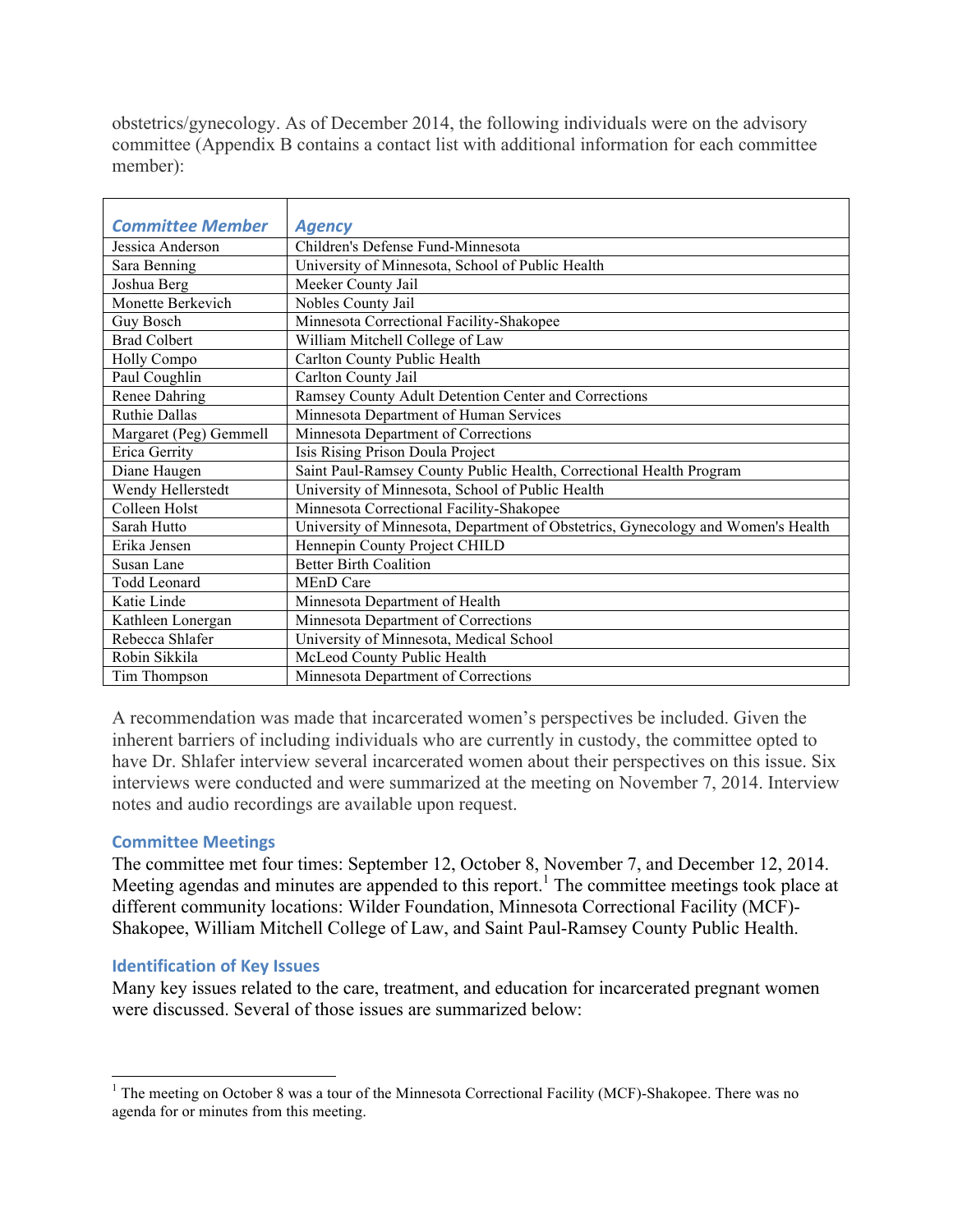- Committee members acknowledged critical differences between the state's only women's prison (MCF-Shakopee) and the 84 county jails that house both male and female inmates. The facilities differed in critical ways (e.g., size, staffing, resources, inmate characteristics), and these differences have important implications for the care of pregnant women in custody. Further, county jail administrators discussed important differences between large, urban counties (e.g., Hennepin, Ramsey) and small, rural counties (e.g., Meeker, Nobles). While MCF-Shakopee houses women at all stages of pregnancy, including women who deliver their infants in custody, this is not the case for county jails. Most county jails have very few pregnant women each year and nearly all are released before their infant is born.
- There are considerable challenges in supporting the health and development of the fetus in the corrections environment. The vast majority of the jails in Minnesota are not equipped to house pregnant women. For example, while providing the infant with access to his mother's milk may be ideal for infant health, this must be weighed against the structural barriers and priorities (i.e., safety and security) of a corrections environment.
- Committee members recognized that incarcerated pregnant women face considerable health risks before and during incarceration, and that the corrections environment complicates many of these risks. Although there is value in early identification of pregnancy and initiating prenatal care, education, and services, this is difficult given the realities of the population and the structural barriers of correctional facilities. For example, committee members discussed how substance use compromises both maternal and fetal health, but that detoxing a pregnant woman is incredibly complicated and often cannot be done in a correctional facility because the facilities do not have the necessary resources (e.g., methadone, trained staff) on site, nor can they safely support the detoxification process in the facility. Further complicating this issue is that incarcerated women (particularly those cycling in and out of county jails) may not self-disclose their pregnancy status or the chemical health use.
- There are inherent challenges in trying to balance the safety of a pregnant woman, her fetus, corrections staff, health care providers, and other inmates. A law that limits the use of restraints on pregnant women in custody is needed, but must also consider broader safety and security concern (e.g., risk of escape during transport). Our committee reviewed several state's policies and position statements by national organizations (e.g., American Congress of Obstetrics and Gynecologists). Specific recommendations for modifying the restraint language are presented below.

# **Current Recommendations and Rationale**

The committee recommends the following changes to the existing legislative language (Appendix C):

1. Add language about how wrist restraints, if used, should be applied

In making this recommendation, a restraint subcommittee (Joshua Berg, Guy Bosch, Paul Coughlin, Rebecca Shlafer) reviewed restraint policies from other states (e.g., Colorado, Vermont, Washington), as well as relevant reports from the Bureau of Justice Administration (*Best Practices in the Use of Restraints with Pregnant Women and Girls Under Correctional Custody*), the National Commission on Correctional Health Care, and the American Civil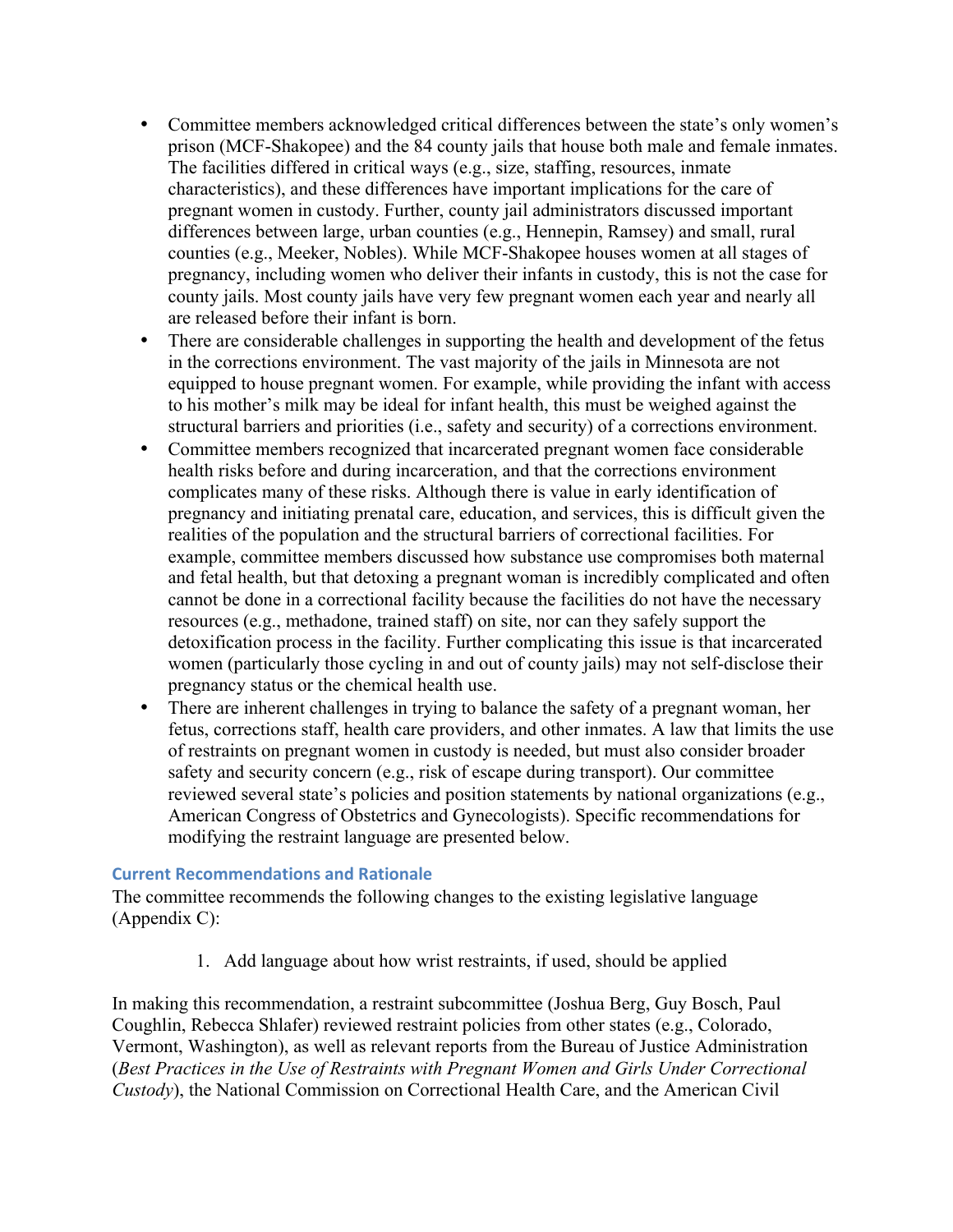Liberties Union. The committee's recommended addition reflects language outlined by the National Commission on Correctional Health Care and is considered a best practice in the use of restraints with pregnant incarcerated women.

> 2. Add a reporting requirement on the use of restraints on pregnant women in custody

The restraint subcommittee again reviewed restraint policies from other states and relevant reports from key federal agencies and organizations. This recommendation was also discussed with members of the Inspection and Enforcement Unit at the Minnesota Department of Corrections, which is responsible for inspection of all county jails in the state. The committee's recommended addition of a reporting requirement reflects a best practice outlined by the Bureau of Justice Administration.

> 3. Modify requirements on pregnancy testing, such that a woman is tested on or before Day 14 of incarceration (Line 2.25)

This recommendation came after extensive discussion with members of the committee and correctional health care workers. Several concerns were raised about the feasibility of testing all women, as mandated in SF2423/HF2833. Representatives from county jails discussed concerns about the rapid turnover of inmates and how such turnover limited their ability to test, inform, and/or intervene with pregnant women before they were released from the facility. Additional concerns – particularly among individuals working in rural counties – related to limited resources. Many rural county jails do not have medical staff at the facility on a daily basis, thus limiting their capacity to test, inform, and/or intervene with pregnant women. "Day 14" was chosen to coincide with existing mandates on the screening of inmates for tuberculosis.

> 4. Modify language around testing and treatment for sexually transmitted diseases, and instead mandating that correctional facilities follow the prevailing standard of care for pregnant women (Line 2.26)

The committee agreed that incarcerated pregnant women should be receiving the same standard of prenatal care as pregnant women in the community. To reflect this position, the committee recommends including language about the "prevailing standard or current practice by the provider's peer group".

5. Change "breastfeeding" to "lactation" (Line 2.29)

Lactation describes the secretion of milk from the mammary glands and is relevant to all pregnant women, regardless of whether or not a woman chooses to feed her infant with breast milk. As such, "lactation" is more accurate and appropriate, than "breastfeeding". Information about lactation would include material on breastfeeding, but it could also include information about other topics relevant to postpartum women, in general (e.g., engorgement mastitis).

6. Add "or has given birth in the last six months" to Line 3.7.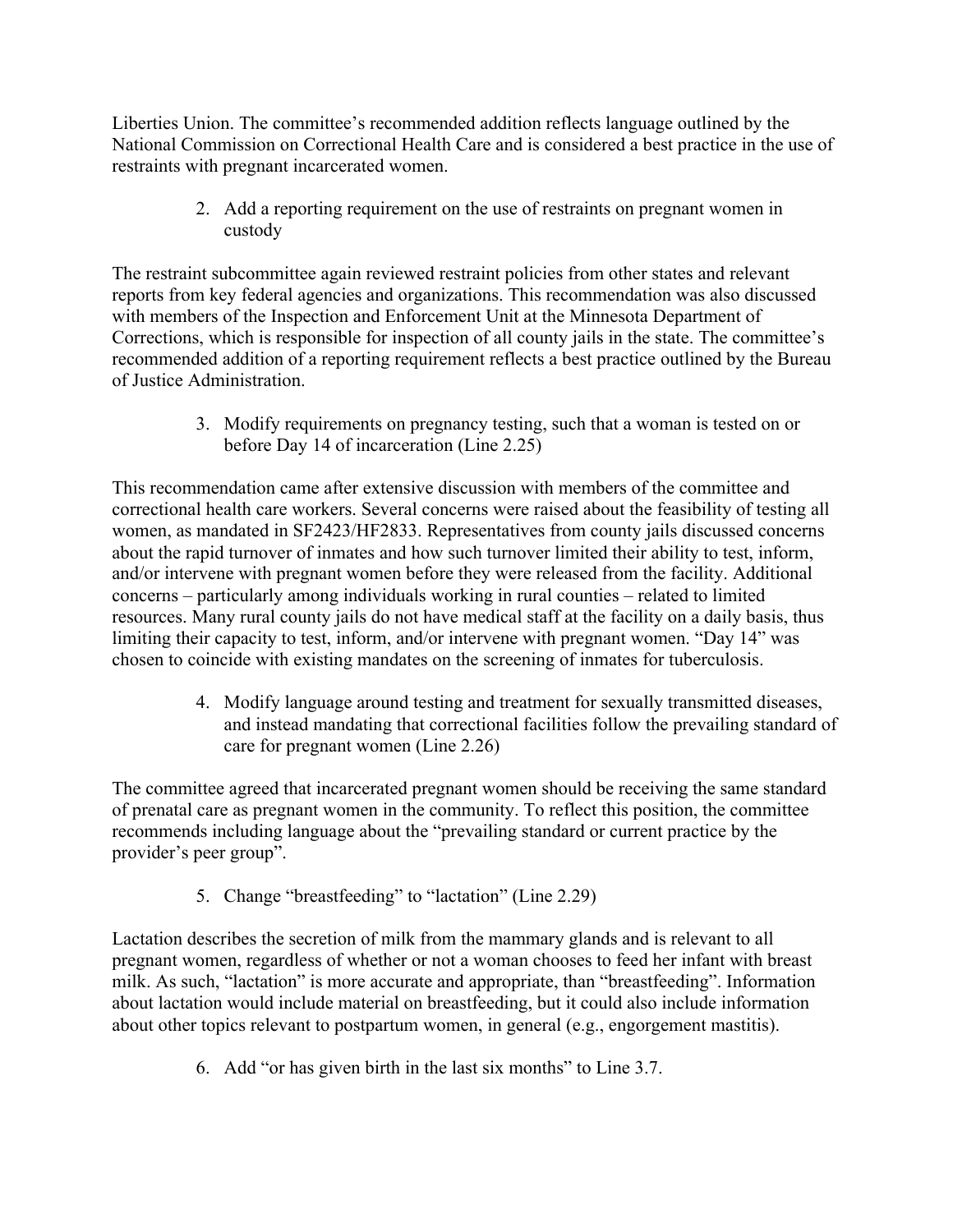Much of SF2423/HF2833 pertains to pregnant *and* recently postpartum women. As such, this change is recommended to ensure that pregnant and postpartum women are informed of applicable laws and policies.

# **Long-term Recommendations**

In addition to our committee's recommendations for modifying the existing legislative language, members of the committee also identified a number of additional recommendations to be considered in the future. These include:

- Fund and support the development of a system for electronic medical records that would be compatible across all county jails and the MnDOC. Such a system would promote continuity of care for inmates within and across facilities. This is particularly relevant for incarcerated pregnant women, whose pregnancy status changes over the course of their incarcerations and transfers between facilities (e.g., from a county jail to MCF-Shakopee).
- Provide resources for training and staff development on the unique needs of pregnant women in custody to corrections staff and correctional health care providers. On the basis of our committee's discussion, training topics could include the use of restraints, prenatal care, doula support, nutritional needs, mental health, and chemical health.
- Identify ways for correctional facilities to actively collaborate with local departments of public health to support the needs of pregnant women during incarceration and postrelease. Such collaborations could include nurse-home visiting with pregnant women in jail, home visits with recently released women and their infants, MNsure navigators to assist with health insurance enrollment, etc.
- Support a study on alternatives to incarceration for pregnant women. This study should examine the use of furlough (a common practice in county jails), electronic home monitoring, other stipulations for conditional release, and/or unique treatment/housing models for substance abusing pregnant women (e.g., Drew House in New York City), and the implications of these alternatives to incarceration for maternal and child health, including short- and long-term outcomes such as cost savings related to improved child development and health outcomes, as well as the effects on relapse rates for chemical use and/or re-incarceration.
- Provide funding to support doula care for pregnant incarcerated women across the state.

# **Next Steps**

Committee members have identified several areas that require additional effort and ongoing work. Members of the committee are working to accomplish these goals:

- Provide training to jail administrators, jail programmers, and correctional health staff at the Minnesota Sheriff's Association annual meetings on the care and treatment of pregnant women in custody.
- Develop educational materials for dissemination to pregnant women and jails and prisons.
- Share existing policies and protocols affecting pregnant women across county jails.

# **Contact Information**

For inquiries about the committee or this report, please contact Dr. Rebecca Shlafer at shlaf002@umn.edu or (612) 625-9907.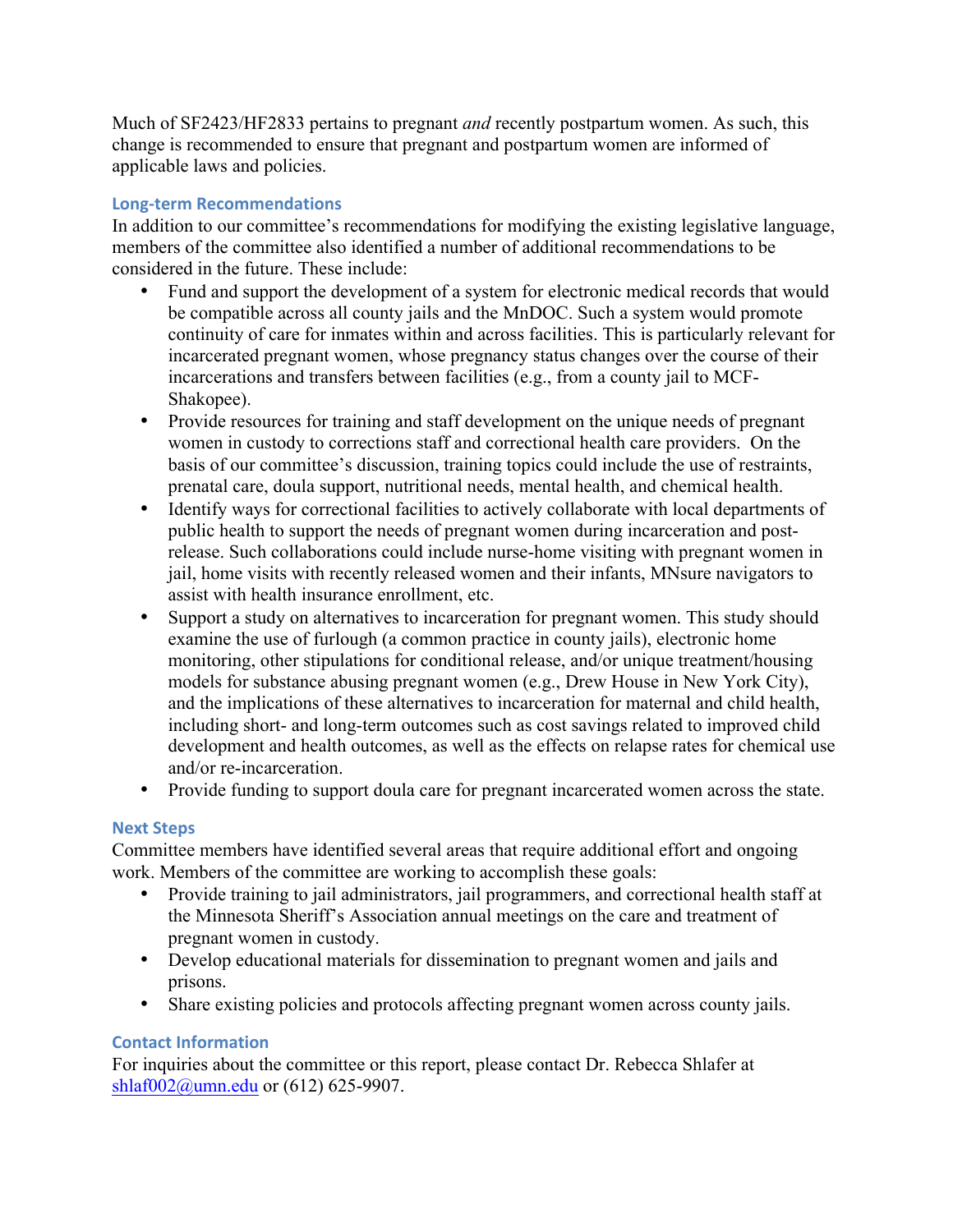# SENATE STATE OF MINNESOTA EIGHTY-EIGHTH SESSION S.F. No. 2423

# (SENATE AUTHORS: GOODWIN, Lourey, Rosen, Johnson and Pappas)

| <b>DATE</b> | $D-PG$ | <b>OFFICIAL STATUS</b>                            |
|-------------|--------|---------------------------------------------------|
| 03/06/2014  | 6002   | Introduction and first reading                    |
|             |        | Referred to Judiciary                             |
| 03/27/2014  | 6880a  | Comm report: To pass as amended                   |
|             | 6937   | Second reading                                    |
| 05/02/2014  | 8640a  | Special Order: Amended                            |
|             | 8640   | Third reading Passed                              |
| 05/05/2014  | 8711   | Author added Pappas                               |
| 05/08/2014  | 8966   | Returned from House                               |
|             |        | Presentment date 05/09/14                         |
| 05/14/2014  | 9316   | Governor's action Approval 05/13/14               |
|             | 9316   | Secretary of State Chapter 234 05/13/14           |
|             |        | Effective date Sec. 1-3 07/01/14; Sec. 4 05/14/15 |

| relating to public safety; addressing the needs of incarcerated women related to<br>1.2 |  |
|-----------------------------------------------------------------------------------------|--|
| pregnancy and childbirth; authorizing an advisory committee; proposing coding<br>1.3    |  |
| for new law in Minnesota Statutes, chapter 241.<br>1.4                                  |  |

# 1.5 BE IT ENACTED BY THE LEGISLATURE OF THE STATE OF MINNESOTA:

| 1.6  | Section 1. [241.87] DEFINITIONS.                                                              |
|------|-----------------------------------------------------------------------------------------------|
| 1.7  | As used in sections 241.88 and 241.89, the following terms have the meanings given:           |
| 1.8  | (1) "certified doula" has the meaning given in section 148.995, subdivision 2;                |
| 1.9  | (2) "correctional facility" has the meaning given in section 241.021, subdivision 1;          |
| 1.10 | (3) "doula services" has the meaning given in section 148.995, subdivision 4;                 |
| 1.11 | (4) "postpartum" means the period of time following the birth of an infant to six             |
| 1.12 | months after the birth; and                                                                   |
| 1.13 | (5) "restrain" means the use of a mechanical or other device to constrain the                 |
| 1.14 | movement of a person's body or limbs.                                                         |
|      |                                                                                               |
| 1.15 | Sec. 2. [241.88] RESTRAINING AN INCARCERATED PREGNANT WOMAN.                                  |
| 1.16 | Subdivision 1. <b>Restraint.</b> (a) A representative of a correctional facility may not      |
| 1.17 | restrain a woman known to be pregnant unless the representative makes an individualized       |
| 1.18 | determination that restraints are reasonably necessary for the legitimate safety and security |
| 1.19 | needs of the woman, correctional staff, or public. If restraints are determined to be         |
| 1.20 | necessary, the restraints must be the least restrictive available and the most reasonable     |
| 1.21 | under the circumstances.                                                                      |
| 1.22 | (b) A representative of a correctional facility may not restrain a woman known to be          |
| 1.23 | pregnant while the woman is being transported if the restraint is through the use of waist    |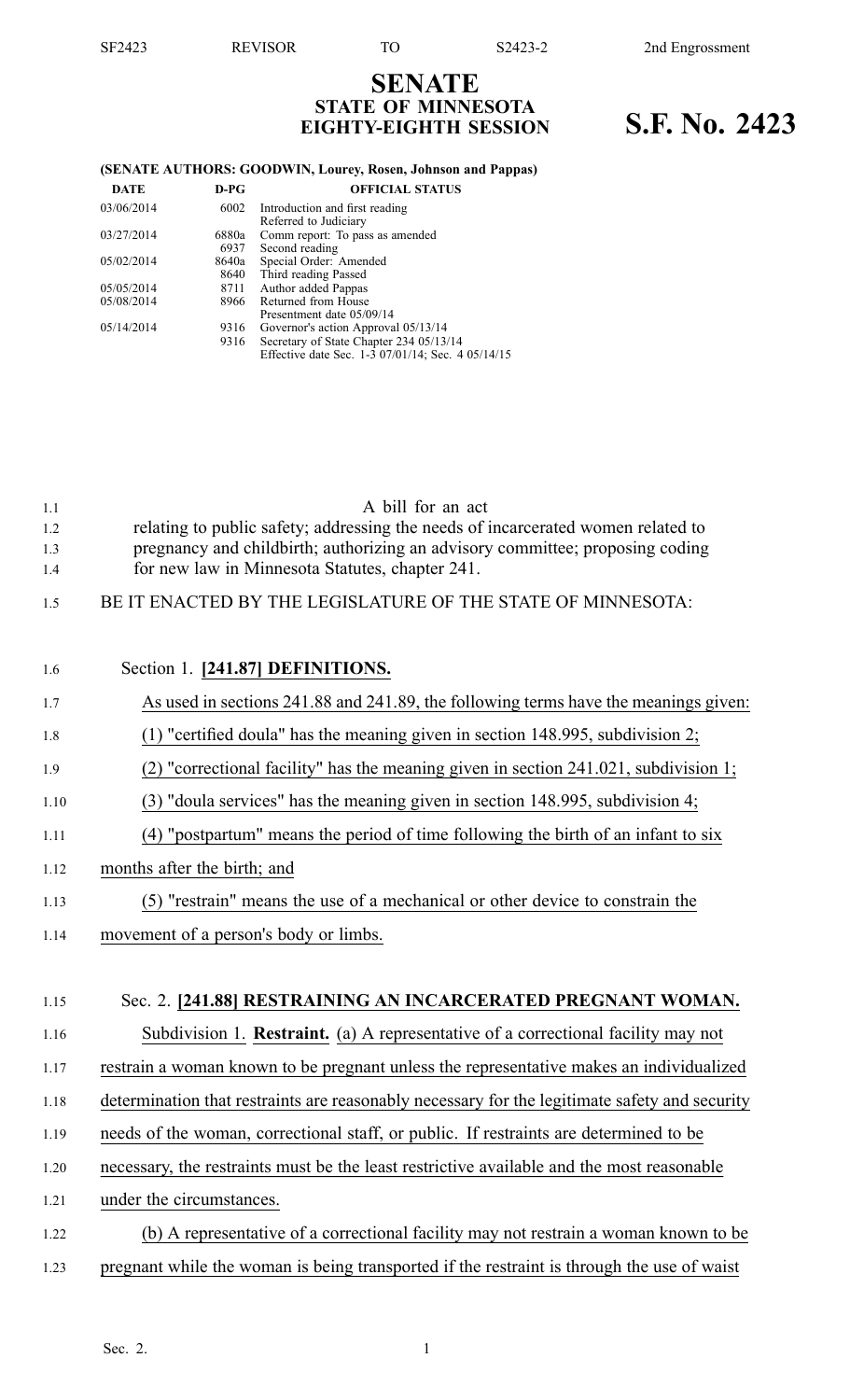|      | SF2423                                                                               | <b>REVISOR</b>                                                        | <b>TO</b> | S2423-2                                                                                      | 2nd Engrossment |
|------|--------------------------------------------------------------------------------------|-----------------------------------------------------------------------|-----------|----------------------------------------------------------------------------------------------|-----------------|
| 2.1  |                                                                                      |                                                                       |           | chains or other devices that cross or otherwise touch the woman's abdomen or handcuffs       |                 |
| 2.2  |                                                                                      |                                                                       |           | or other devices that cross or otherwise touch the woman's wrists when affixed behind        |                 |
| 2.3  | the woman's back.                                                                    |                                                                       |           |                                                                                              |                 |
| 2.4  | (c) A representative of a correctional facility may restrain a woman who is in labor |                                                                       |           |                                                                                              |                 |
| 2.5  |                                                                                      | or who has given birth within the preceding three days only if:       |           |                                                                                              |                 |
| 2.6  |                                                                                      |                                                                       |           | (1) there is a substantial flight risk or some other extraordinary medical or security       |                 |
| 2.7  |                                                                                      |                                                                       |           | circumstance that dictates restraints be used to ensure the safety and security of the       |                 |
| 2.8  |                                                                                      |                                                                       |           | woman, the staff of the correctional or medical facility, other inmates, or the public;      |                 |
| 2.9  |                                                                                      |                                                                       |           | (2) the representative has made an individualized determination that restraints are          |                 |
| 2.10 |                                                                                      | necessary to prevent escape or injury;                                |           |                                                                                              |                 |
| 2.11 |                                                                                      |                                                                       |           | (3) there is no objection from the treating medical care provider; and                       |                 |
| 2.12 |                                                                                      |                                                                       |           | (4) the restraints used are the least restrictive type and are used in the least restrictive |                 |
| 2.13 | manner.                                                                              |                                                                       |           |                                                                                              |                 |
| 2.14 |                                                                                      | (d) Section 645.241 does not apply to this section.                   |           |                                                                                              |                 |
| 2.15 |                                                                                      |                                                                       |           | Subd. 2. Required training. The head of each correctional facility shall ensure that         |                 |
| 2.16 |                                                                                      |                                                                       |           | staff members of the facility who come in contact with pregnant women incarcerated in        |                 |
| 2.17 |                                                                                      | the facility are provided training on the provisions of this section. |           |                                                                                              |                 |
|      |                                                                                      |                                                                       |           |                                                                                              |                 |
| 2.18 |                                                                                      |                                                                       |           | Sec. 3. [241.89] REQUIREMENTS FOR AN INCARCERATED WOMAN.                                     |                 |
| 2.19 |                                                                                      |                                                                       |           | Subdivision 1. Applicability. This section applies only to a woman:                          |                 |
| 2.20 |                                                                                      | (1) incarcerated following conviction; and                            |           |                                                                                              |                 |
| 2.21 |                                                                                      |                                                                       |           | (2) incarcerated before conviction beyond the period specified for the woman's initial       |                 |
| 2.22 |                                                                                      |                                                                       |           | appearance before the court in Rules of Criminal Procedure, rules 3.02, 4.01, and 4.02.      |                 |
| 2.23 |                                                                                      |                                                                       |           | Subd. 2. Requirements. The head of each correctional facility shall ensure that              |                 |
| 2.24 |                                                                                      | every woman incarcerated at the facility:                             |           |                                                                                              |                 |
| 2.25 |                                                                                      |                                                                       |           | (1) is tested for pregnancy, if under 50 years of age unless the inmate refuses the test;    |                 |
| 2.26 |                                                                                      |                                                                       |           | (2) if pregnant and agrees to testing, is tested for sexually transmitted diseases,          |                 |
| 2.27 | including HIV;                                                                       |                                                                       |           |                                                                                              |                 |
| 2.28 |                                                                                      |                                                                       |           | (3) if pregnant or has given birth in the past six weeks, is provided appropriate            |                 |
| 2.29 |                                                                                      |                                                                       |           | educational materials and resources related to pregnancy, child birth, breast feeding,       |                 |
| 2.30 | and parenting;                                                                       |                                                                       |           |                                                                                              |                 |
| 2.31 |                                                                                      |                                                                       |           | (4) if pregnant or has given birth in the past six weeks, has access to doula services if    |                 |
| 2.32 |                                                                                      |                                                                       |           | these services are provided by a certified doula without charge to the correctional facility |                 |
| 2.33 |                                                                                      | or the incarcerated woman pays for the certified doula services;      |           |                                                                                              |                 |
| 2.34 |                                                                                      |                                                                       |           | (5) if pregnant or has given birth in the past six months, has access to a mental health     |                 |
| 2.35 |                                                                                      | assessment and, if necessary, treatment;                              |           |                                                                                              |                 |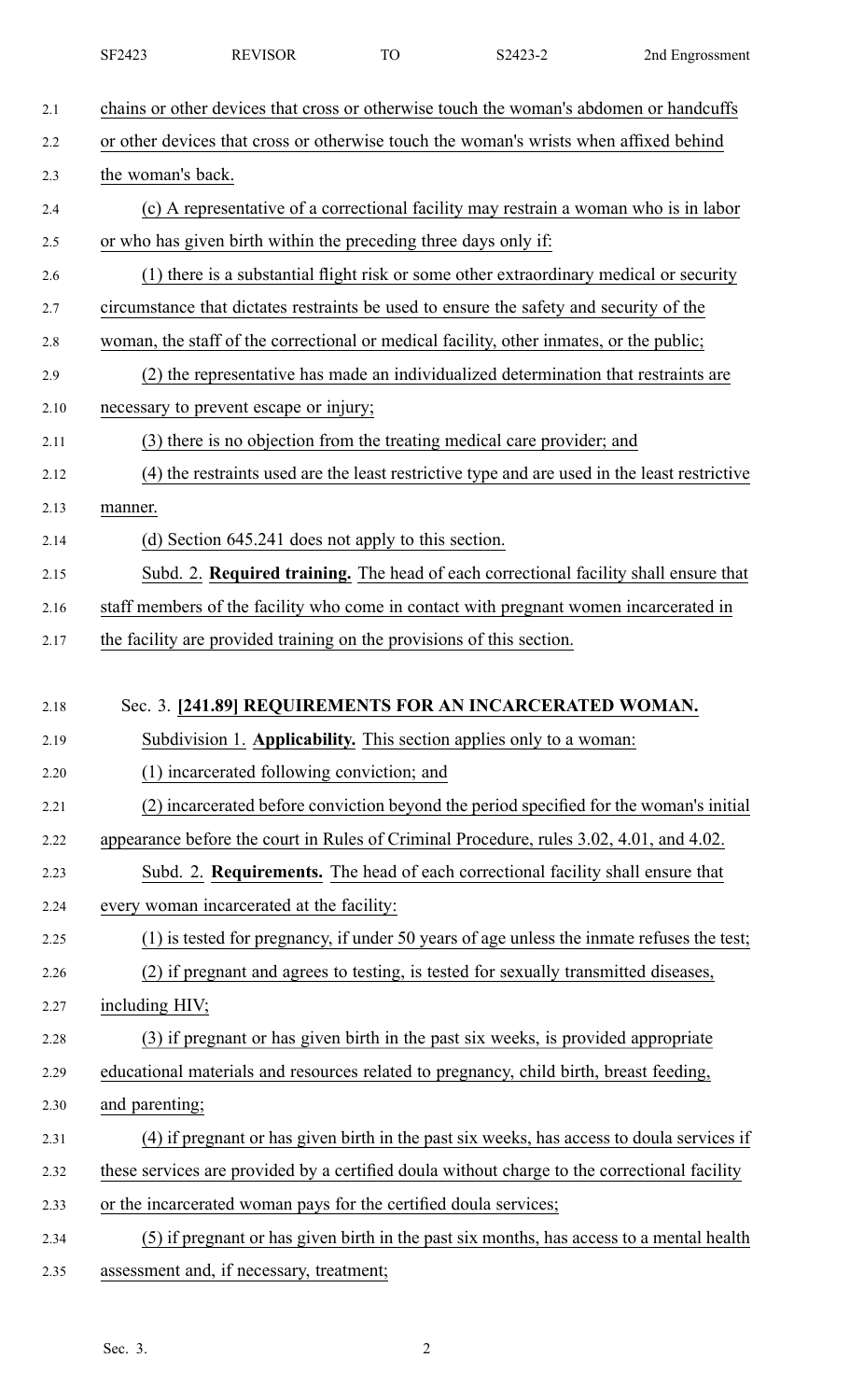| SF2423 | <b>REVISOR</b> | ጉፖ | 72122 P<br>3242J | 2nd Engrossment |
|--------|----------------|----|------------------|-----------------|
|        |                |    |                  |                 |

| 3.1  | (6) if pregnant or has given birth in the past six months and determined to be             |
|------|--------------------------------------------------------------------------------------------|
| 3.2  | suffering from a mental illness, has access to evidence-based mental health treatment      |
| 3.3  | including psychotropic medication;                                                         |
| 3.4  | (7) if pregnant or has given birth in the past six months and determined to be             |
| 3.5  | suffering from postpartum depression, has access to evidence-based therapeutic care for    |
| 3.6  | the depression; and                                                                        |
| 3.7  | (8) if pregnant, is advised, orally or in writing, of applicable laws and policies         |
| 3.8  | governing incarcerated pregnant women.                                                     |
|      |                                                                                            |
| 3.9  | Sec. 4. ADVISORY COMMITTEE.                                                                |
| 3.10 | (a) An advisory committee of stakeholders may be convened by a representative              |
| 3.11 | from the University of Minnesota Department of Pediatrics. The committee shall consider    |
| 3.12 | standards of evidence-based care, treatment, and education for incarcerated women and      |
| 3.13 | girls who are pregnant or have recently given birth.                                       |
| 3.14 | (b) The advisory committee may consist of representatives from corrections, human          |
| 3.15 | services, and health; Isis Rising, Prison Doula Program; the Minnesota Better Birth        |
| 3.16 | Coalition; Children's Defense Fund, Minnesota; and the Minnesota Sheriffs' Association.    |
| 3.17 | (c) By January 15, 2015, the advisory committee shall report the committee's               |
| 3.18 | findings to the chairs and ranking minority members of the senate and house of             |
| 3.19 | representatives committees with jurisdiction over criminal justice policy.                 |
|      |                                                                                            |
| 3.20 | Sec. 5. EFFECTIVE DATE; APPLICABILITY.                                                     |
| 3.21 | Section 4 is effective the day following final enactment. Sections 1 to 3 are effective    |
| 3.22 | July 1, 2014, and apply to state correctional facilities on and after that date, and apply |

3.23 to other correctional facilities on and after July 1, 2015.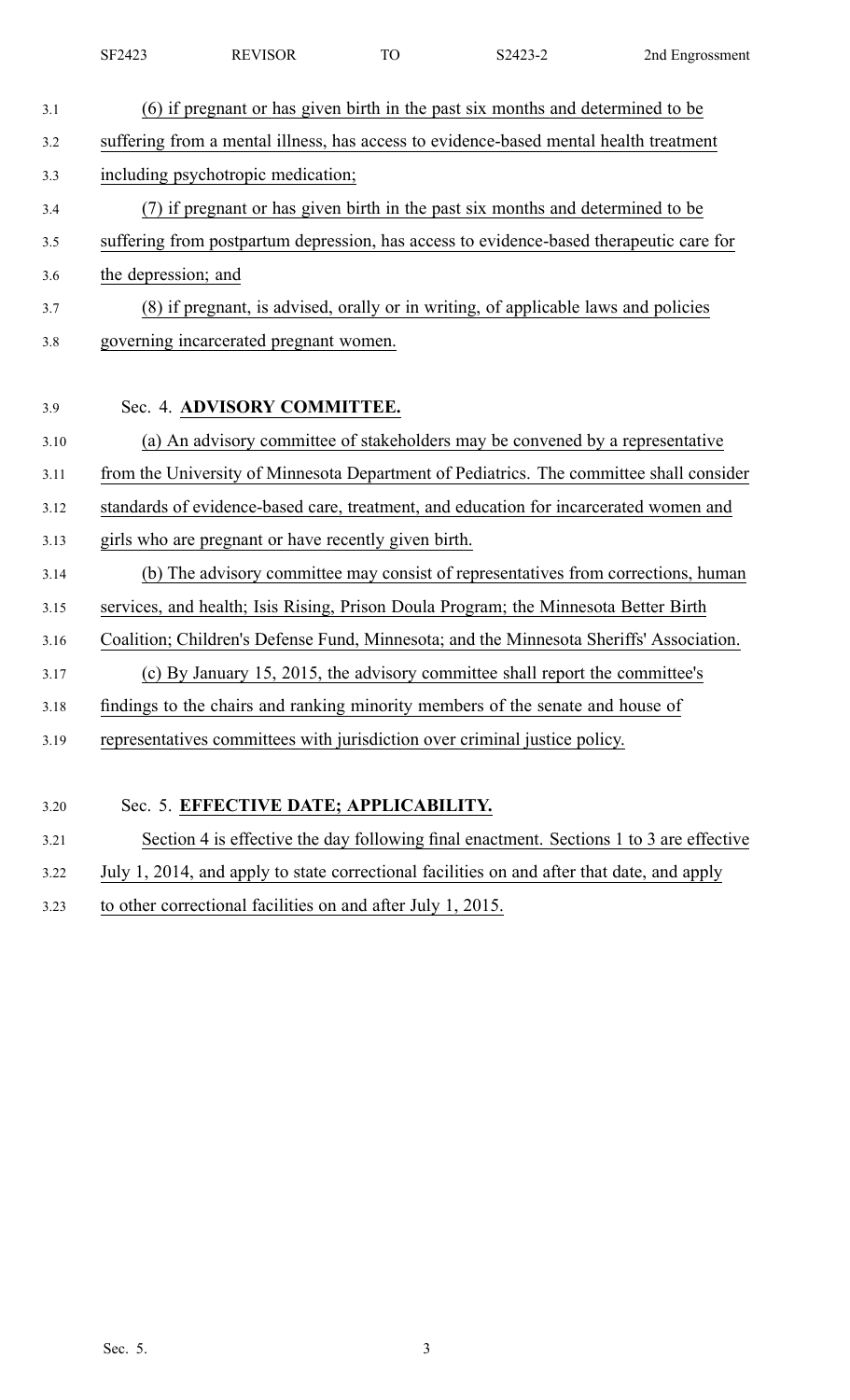| <b>Last Name</b> | <b>First Name</b> | <b>Title</b>                                    | Agency/Organization                                                                                                                   | Email                          |
|------------------|-------------------|-------------------------------------------------|---------------------------------------------------------------------------------------------------------------------------------------|--------------------------------|
| Anderson         | Jessica           | Legislative Affairs and Communications Director | Children's Defense Fund - Minnesota                                                                                                   | janderson@childrensdefense.org |
| Benning          | Sara              | <b>Outreach and Communications Director</b>     | University of Minnesota, School of Public Health                                                                                      | sbenning@umn.edu               |
| Berg             | Joshua            | Jail Administrator                              | <b>Meeker County</b>                                                                                                                  | Joshua.Berg@co.meeker.mn.us    |
| Berkevich        | Monette           | Jail Administrator                              | Nobles County                                                                                                                         | msoderholm@co.nobles.mn.us     |
| Bosch            | Guy               | Associate Warden of Operations at MCF-SHK       | MCF - Shakopee                                                                                                                        | guy.bosch@state.mn.us          |
| Colbert          | Brad              | <b>Adjunct Faculty</b>                          | Legal Aid for Minnesota Prisoners                                                                                                     | Brad.Colbert@wmitchell.edu     |
| Compo            | Holly             | Correctional Health Division - Nurse            | Carlton County                                                                                                                        | holly.compo@co.carlton.mn.us   |
| Coughlin         | Paul              | Jail Administrator                              | Carlton County                                                                                                                        | Paul.Coughlin@co.carlton.mn.us |
| Dahring          | Renee             | <b>Correctional Health Nurse</b>                | Ramsey County Adult Detention Center                                                                                                  | mindthegaps@comcast.net        |
| <b>Dallas</b>    | Ruthie            |                                                 | Project Director, State Planner Principal-Women Services Lead Minnesota Department of Human Services, Alcohol and Drug Abuse Division | ruthie.dallas@state.mn.us      |
| Gemmell          | Margaret (Peg)    | Director of Nursing at Central Office           | Minnesota Department of Corrections                                                                                                   | margaret.gemmell@state.mn.us   |
| Gerrity          | Erica             | Project Director                                | Isis Rising - Prison Doula Project                                                                                                    | eegerrity@gmail.com            |
| Haugen           | Diane             | <b>Clinical Services Manager</b>                | Saint Paul-Ramsey County Public Health                                                                                                | diane.haugen@co.ramsey.mn.us   |
| Hellerstedt      | Wendy             | Associate Professor                             | University of Minnesota School of Public Health                                                                                       | helle023@umn.edu               |
| Holst            | Colleen           | <b>Health Services Director at MCF-SHK</b>      | MCF - Shakopee                                                                                                                        | colleen.holst@state.mn.us      |
| Hutto            | Sarah             | <b>Assistant Professor</b>                      | University of Minnesota, Department of Obstetrics, Gynecology, and Women's Health hutt0066@umn.edu                                    |                                |
| Jensen           | Erika             | Senior Chemical Health Counselor                | Hennepin County Project CHILD                                                                                                         | erika.jensen@hennepin.us       |
| Lane             | Susan             | Coordinator                                     | <b>Better Birth Coalition</b>                                                                                                         | salane@visi.com                |
| Leonard          | Todd              | Correctional Health Division - Contract Nurse   | <b>MEND Care</b>                                                                                                                      | tleonard@mendcare.com          |
| Linde            | Kate              | Women and Infant Health Supervisor              | Minnesota Department of Health, Division of Community and Family Health                                                               | kathryn.m.linde@state.mn.us    |
| Lonergan         | Kathleen          | <b>Director of Government Relations</b>         | Minnesota Department of Corrections                                                                                                   | kathleen.lonergan@state.mn.us  |
| Shlafer          | Rebecca           | <b>Assistant Professor</b>                      | University of Minnesota Department of Pediatrics                                                                                      | shlaf002@umn.edu               |
| Sikkila          | Robin             | Correctional Health Division - Nurse            | McLeod County Public Health                                                                                                           | robin.sikkila@co.mcleod.mn.us  |
| Thompson         | <b>Tim</b>        | Corrections Alternative Program Manager         | Minnesota Department of Corrections                                                                                                   | Timothy.thompson@state.mn.us   |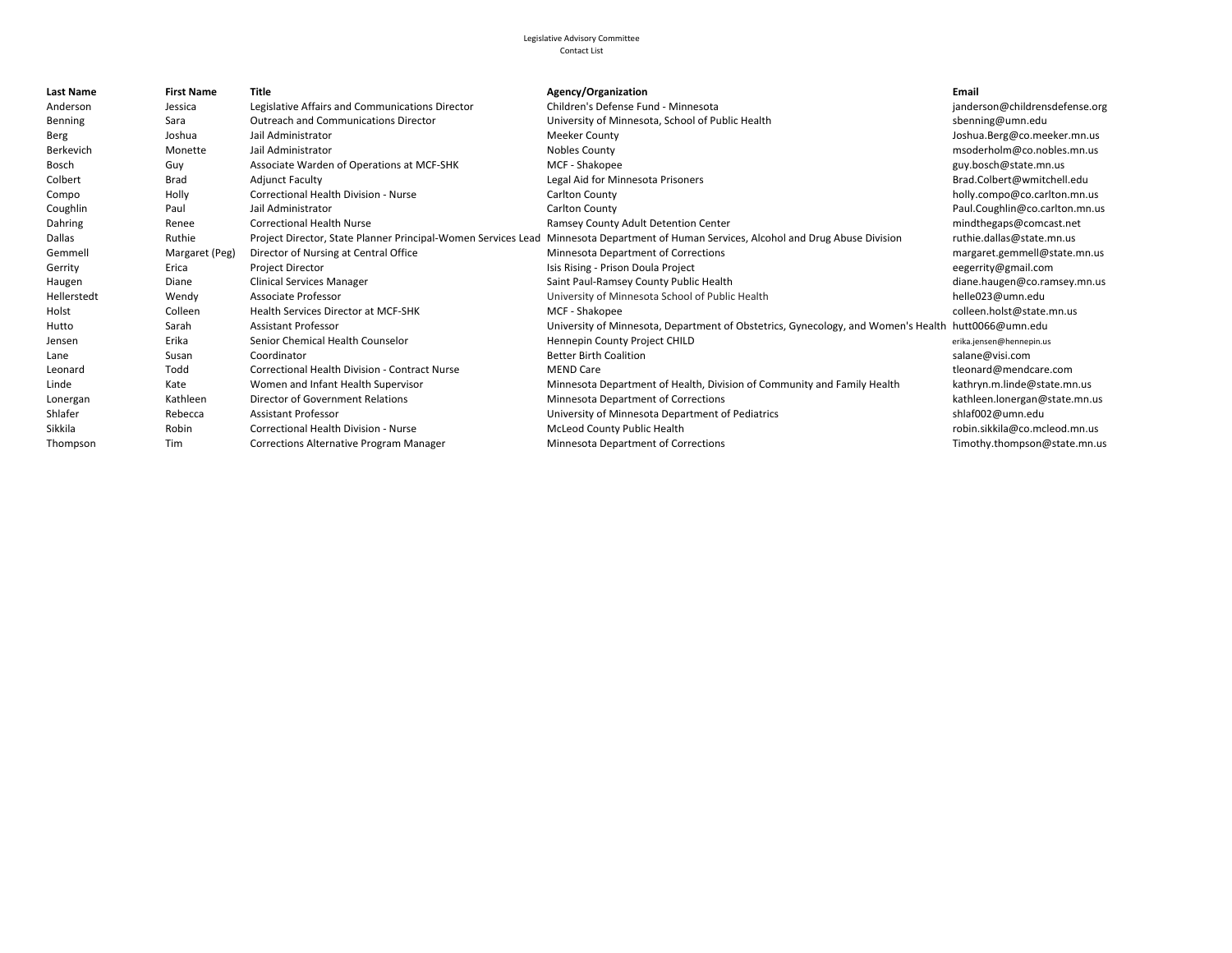- 1.1 A bill for an act
- 1.2 relating to public safety; addressing the needs of incarcerated women related to
- 1.3 pregnancy and childbirth; authorizing an advisory committee; proposing coding
- 1.4 for new law in Minnesota Statutes, chapter 241.
- 1.5 BE IT ENACTED BY THE LEGISLATURE OF THE STATE OF MINNESOTA:

#### 1.6 Section 1. **[241.87] DEFINITIONS.**

- 1.7 As used in sections 241.88 and 241.89, the following terms have the meanings given:
- 1.8 (1) "certified doula" has the meaning given in section 148.995, subdivision 2;
- 1.9 (2) "correctional facility" has the meaning given in section 241.021, subdivision 1;
- 1.10 (3) "doula services" has the meaning given in section 148.995, subdivision 4;
- 1.11 (4) "postpartum" means the period of time following the birth of an infant to six
- 1.12 months after the birth; and
- 1.13 (5) "restrain" means the use of a mechanical or other device to constrain the
- 1.14 movement of a person's body or limbs.

#### 1.15 Sec. 2. **[241.88] RESTRAINING AN INCARCERATED PREGNANT WOMAN.**

- 1.16 Subdivision 1. **Restraint.** (a) A representative of a correctional facility may not
- 1.17 restrain a woman known to be pregnant unless the representative makes an individualized
- 1.18 determination that restraints are reasonably necessary for the legitimate safety and security<br>1.19 needs of the woman, correctional staff, or public. If restraints are determined to be
- 1.19 needs of the woman, correctional staff, or public. If restraints are determined to be
- 1.20 necessary, the restraints must be the least restrictive available and the most reasonable
- 1.21 under the circumstances.
- 1.22 (b) A representative of a correctional facility may not restrain a woman known to be
- 1.23 pregnant while the woman is being transported if the restraint is through the use of waist
- 2.1 chains or other devices that cross or otherwise touch the woman's abdomen or handcuffs
- 2.2 or other devices that cross or otherwise touch the woman's wrists when affixed behind
- 2.3 the woman's back. Wrist restraints, if used, should be applied in such a way that the pregnant woman may be able to protect herself and her fetus in the event of a forward fall.
- 2.4 (c) A representative of a correctional facility may restrain a woman who is in labor
- 2.5 or who has given birth within the preceding three days only if:
- 2.6 (1) there is a substantial flight risk or some other extraordinary medical or security
- 2.7 circumstance that dictates restraints be used to ensure the safety and security of the
- 2.8 woman, the staff of the correctional or medical facility, other inmates, or the public;
- 2.9 (2) the representative has made an individualized determination that restraints are
- 2.10 necessary to prevent escape or injury;
- 2.11 (3) there is no objection from the treating medical care provider; and
- 2.12 (4) the restraints used are the least restrictive type and are used in the least restrictive
- 2.13 manner.
- 2.14 (d) Section 645.241 does not apply to this section.
- 2.15 Subd. 2. Required training. The head of each correctional facility shall ensure that
- 2.16 staff members of the facility who come in contact with pregnant women incarcerated in
- 2.17 the facility are provided training on the provisions of this section. Subd. 3. Require reporting. On an annual basis, the Department of Corrections shall provide a report on any use of restraints on pregnant women incarcerated under the Commissioner of Corrections and in county jails in the State of Minnesota.
- 2.18 Sec. 3. [241.89] REQUIREMENTS FOR AN INCARCERATED WOMAN.
- 2.19 Subdivision 1. Applicability. This section applies only to a woman:
- 2.20 (1) incarcerated following conviction; and or
- 2.21 (2) incarcerated before conviction beyond the period specified for the woman's initial
- 2.22 appearance before the court in Rules of Criminal Procedure, rules 3.02, 4.01, and 4.02.
- 2.23 Subd. 2. Requirements. The head of each correctional facility shall ensure that
- 2.24 every woman incarcerated at the facility:<br>2.25 (1) is tested for pregnancy on or before  $\overline{L}$
- (1) is tested for pregnancy on or before Day 14 of incarceration, if under 50 years of age, unless the inmate refuses the test;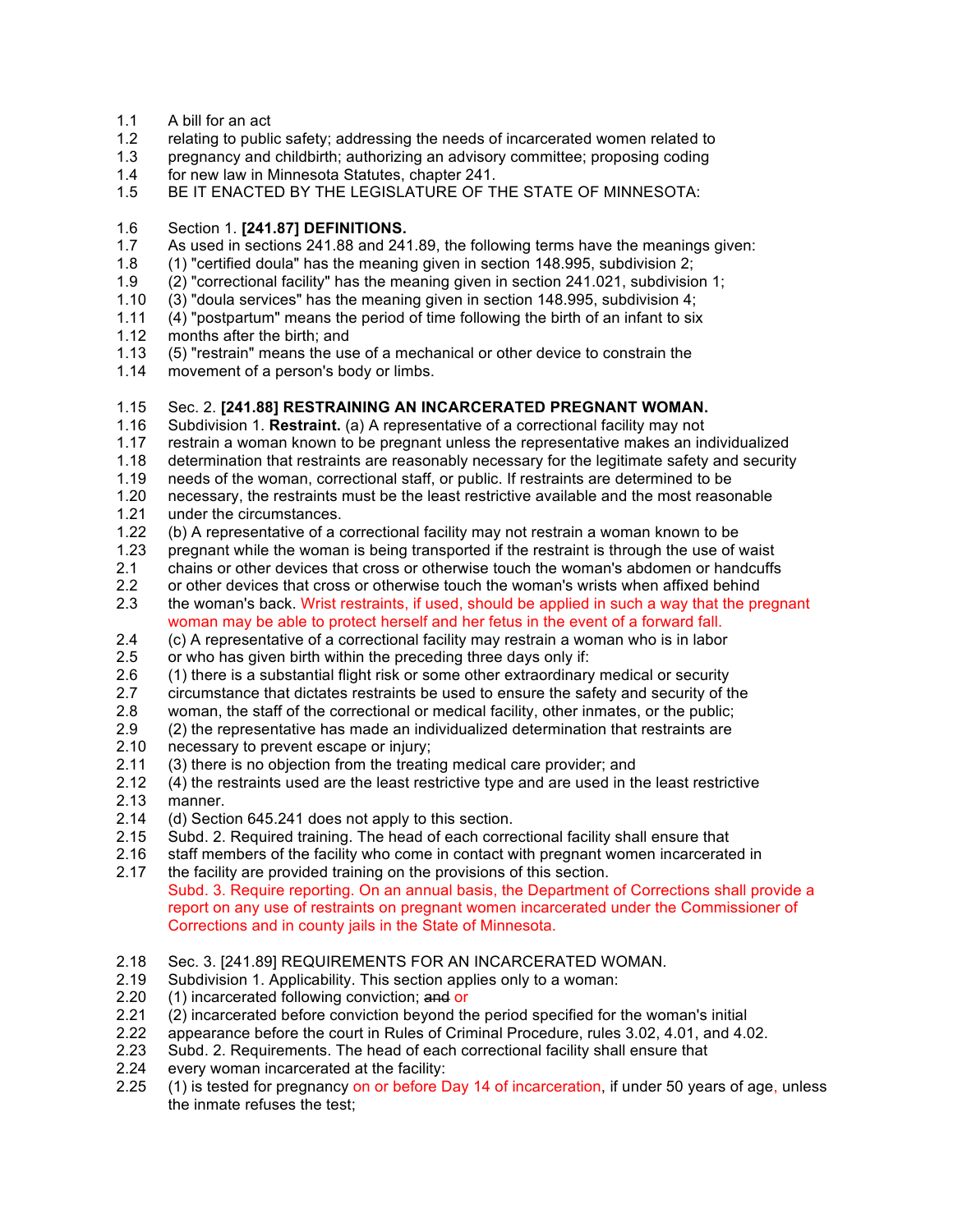- 2.26 (2) if pregnant and agrees to testing, is tested for sexually transmitted diseases,
- 2.27 including HIV; is provided the prevailing standard of care or current practice by the provider's peer group;
- 2.28 (3) if pregnant or has given birth in the past six weeks, is provided appropriate
- 2.29 educational materials and resources related to pregnancy, child birth, breast feeding lactation, 2.30 and parenting;
- 2.31 (4) if pregnant or has given birth in the past six weeks, has access to doula services if
- 2.32 these services are provided by a certified doula without charge to the correctional facility
- 2.33 or the incarcerated woman pays for the certified doula services;<br>2.34 (5) if pregnant or has given birth in the past six months, has acce
- 2.34 (5) if pregnant or has given birth in the past six months, has access to a mental health
- 2.35 assessment and, if necessary, treatment;
- 3.1 (6) if pregnant or has given birth in the past six months and determined to be
- suffering from a mental illness, has access to evidence-based mental health treatment
- 3.3 including psychotropic medication;
- 3.4 (7) if pregnant or has given birth in the past six months and determined to be
- 3.5 suffering from postpartum depression, has access to evidence-based therapeutic care for
- 3.6 the depression; and
- 3.7 (8) if pregnant or has given birth in the last six months, is advised, orally or in writing, of applicable laws and policies
- 3.8 governing incarcerated pregnant women.
- 3.9 Sec. 4. ADVISORY COMMITTEE.
- 3.10 (a) An advisory committee of stakeholders may be convened by a representative
- 3.11 from the University of Minnesota Department of Pediatrics. The committee shall consider
- 3.12 standards of evidence-based care, treatment, and education for incarcerated women and
- 3.13 girls who are pregnant or have recently given birth.
- 3.14 (b) The advisory committee may consist of representatives from corrections, human
- 3.15 services, and health; Isis Rising, Prison Doula Program; the Minnesota Better Birth
- 3.16 Coalition; Children's Defense Fund, Minnesota; and the Minnesota Sheriffs' Association.
- 3.17 (c) By January 15, 2015, the advisory committee shall report the committee's
- 3.18 findings to the chairs and ranking minority members of the senate and house of
- 3.19 representatives committees with jurisdiction over criminal justice policy.
- 3.20 Sec. 5. EFFECTIVE DATE; APPLICABILITY.
- 3.21 Section 4 is effective the day following final enactment. Sections 1 to 3 are effective
- 3.22 July 1, 2014, and apply to state correctional facilities on and after that date, and apply
- 3.23 to other correctional facilities on and after July 1, 2015.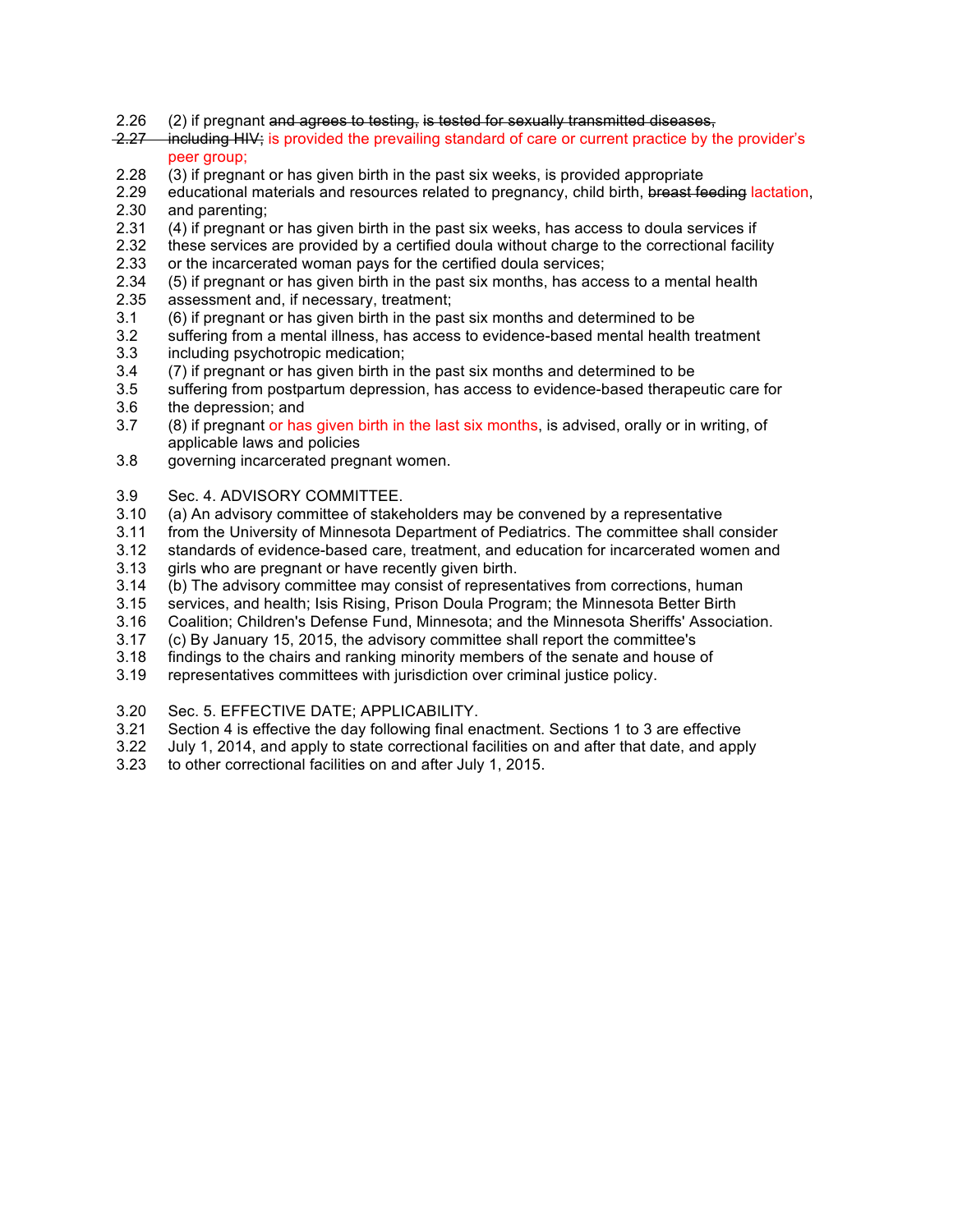# Legislative Advisory Committee on Standards of Care for **Incarcerated Pregnant Women** Friday, September 12, 2014  $1-3$ pm Location: Wilder Foundation, Rm. 2510

- 1. Introductions
- 2. SF 2423 History & Overview
- 3. Purpose, Goals, & Timeline of the Advisory Committee
- 4. Current Practices and Policies Affecting Incarcerated Pregnant Women
	- a. Minnesota Correctional Facility Shakopee
	- b. Minnesota County Jails
- 5. Identification of Key Issues
- 6. Interdisciplinary Institute (October 20) at the University of Minnesota
- 7. Next Steps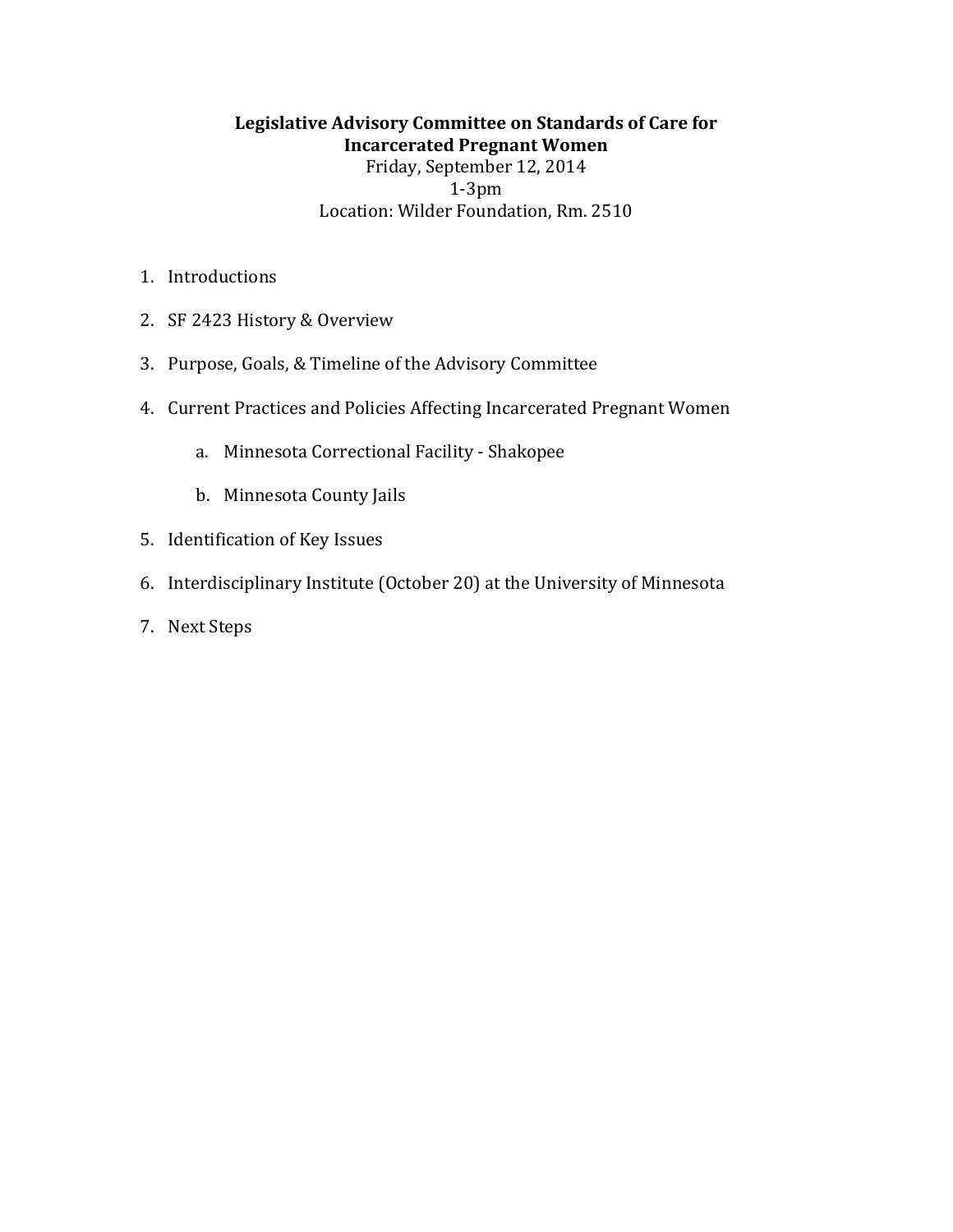# Legislative Advisory Committee on Standards of Care for **Incarcerated Pregnant Women MEETING SUMMARY 9/12/2014 1G3pm Wilder Foundation, Rm. 2510**

PRESENT: Jessica Anderson, Sara Benning, Guy Bosch, Brad Colbert, Holly Compo, Ruthie Dallas, Erica Gerrity, Peg Gemmell, Barb Goodwin, Wendy Hellerstedt, Coleen Holst, Susan Lane, Katie Linden, Kathleen Lonergan, Todd Leonard, Rebecca Shlafer, Robin Sikilla, Monette Soderholm, Steve Troust

- **1.** Who is Missing from the Advisory Committee? To make this Advisory Committee the most effective, some additional people will be added. Suggestions included:
	- o a constituent who has been within the system
	- $\circ$  an Ob/Gyn provider (practitioner, midwife or MD)
	- o a juvenile detention worker
	- $\circ$  someone who works with girls, such as Cathy Powers
	- $o$  an individual who has cared for a child while mother was incarcerated
	- $\circ$  Timothy Thompson, an inspector for the Department of Corrections (DOC)
	- O Jeff Holreist, pioneer of Release Advanced Programming (RAP)
	- o workhouse staff
	- o someone from Project Baby

Committee members will send their suggestions, along with contact information, to Rebecca Shlafer.

2. **SF 2423 History & Overview** Jessica Anderson (Children's Defense Fund) provided an overview of the bill. The focus of the Doula Program and Isis Rising's work is to create a national model of excellent care for women and unborn children, including for incarcerated women and their children. The Children's Defense Fund (CDF) elevated the issue at the capitol late last year, and Senator Goodwin and Representative Lane championed the bill. The bill currently focuses on use of restraints and care during and after birth and treatment and education for women (see CDF") handout). The creation of this Advisory Committee was also a part of this bill.

## **3.** Identification of Key Issues:

- Concerns about the current language in the bill include:
	- $\circ$  There is ambiguity around "restraints," so the legislation needs to be clearer since it is currently open to interpretation (does it include handcuffs, shackling leg or arms, include use of mace and tasers, etc.?).
	- o There are inconsistencies in existing MnDOC policies regarding use of restraints for inmates with special health care needs (e.g., an inmate with open heart surgery is restrained, but a pregnant woman in labor is not).
	- $\circ$  Escapes and safety are major concerns, especially when 60-70% of inmates have mental health issues and are a threat to themselves and/or others.
	- $\circ$  There are security issues with allowing women to breastfeed. Operationally it's virtually impossible to ask officers for one-on-one time with offender because it puts the facility at risk, and is costly and staff intensive. For example, inmates would need to request a female officer, who would need to stay with the inmate while breastfeeding. This takes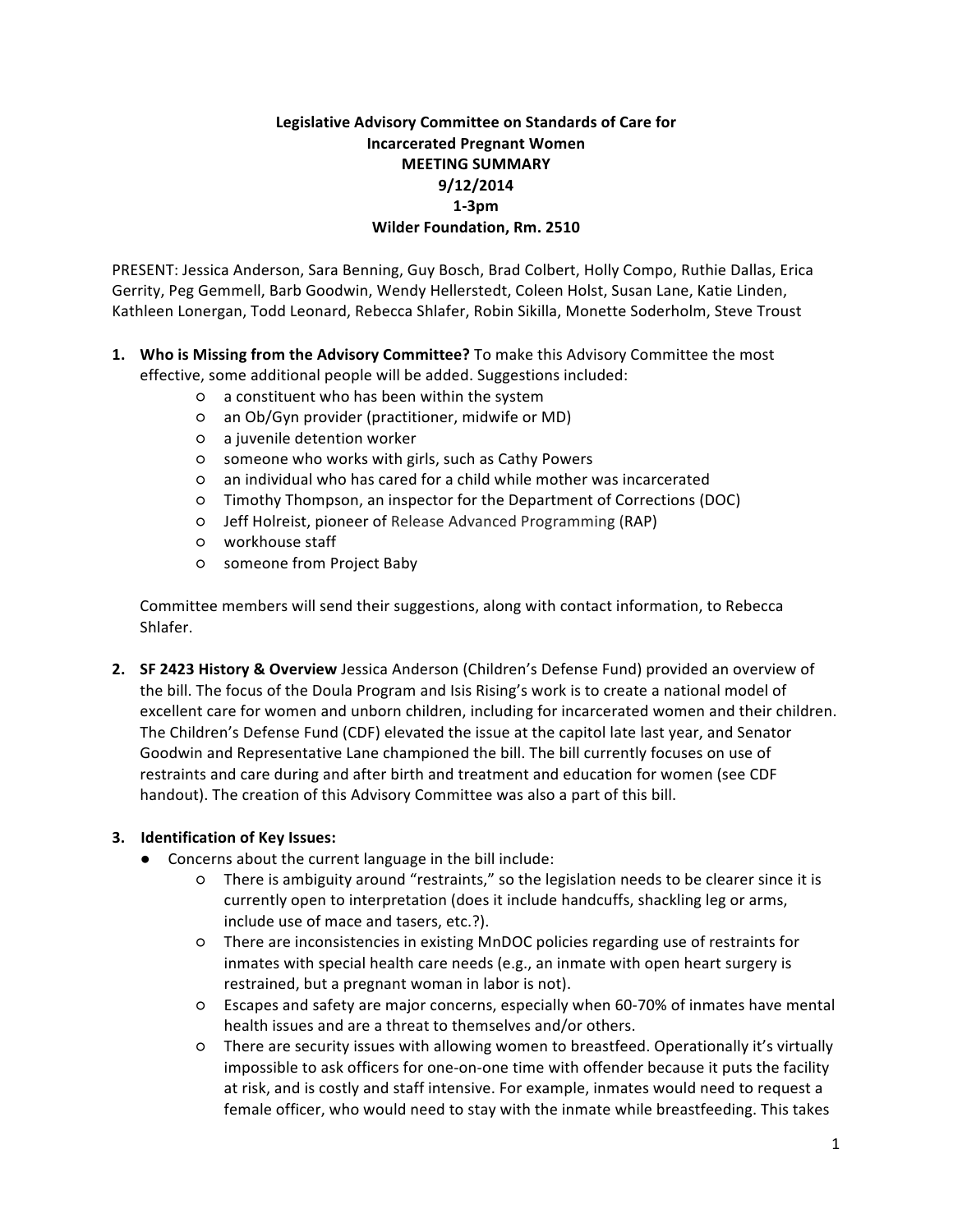away a correctional officer from other areas of a prison and is one less officer to supervise offenders. This would happen several times a day and during the night. In addition, a breast pump could be used to create a weapon.

- $\circ$  There is a question about mental health and chemical dependency and why it was taken out of the bill. Many women who are close to release have transition and chemical dependency treatment programs during the last 6-10 months of incarceration. To make them better mothers when they return home, they need to get off of drugs. Treatment works to help them be better parents, and lowers recidivism.
	- " There is the concern that any time inmates are using to breastfeed is time away from other programming and not getting other help, such as chemical dependency treatment.
- $\circ$  Therapeutic abortion is not addressed in the legislation but is a concern for health providers, particularly those in county jails. If an inmate is pregnancy tested and wants to have an abortion, there aren't options for them and it becomes an uncomfortable situation for the provider. At the state-level, MnDOC representatives indicated that if someone wants an elective abortion, medical staff can assist with making an appointment, but the state won't provide the procedure. Brad noted that not providing access may be in violation of the law.
- Other issues and concerns include:
	- $\circ$  There is no systematic process to know how many pregnant women are incarcerated.
	- $\circ$  Often jails and prisons are providing the first or best prenatal care some women have gotten.
	- $\circ$  There are some concerns around Lexipol Manual policies, which should be addressed. The DOC and jails are adhering to policies, but implementing them in different ways. MnDOC provides educational materials to pregnant women, but in jails this isn't part of their procedures.
	- $\circ$  Judges, particularly those in rural counties, are keeping people in jail until the baby is delivered in order to keep the baby safe. Brad notes that this practice is illegal and that pregnancy status cannot be considered at the time of sentencing.
	- $\circ$  The issue of furlough should be discussed. County jail administrators are told to get pregnant inmates out. In facilities, furlough is granted if it's *medically* a good idea for the inmate. The administrators and courts also weigh the offense, sentence, etc. Additionally there is the concern that some jail inmates lie about their pregnancy status to get on furlough or to access other privileges (e.g., additional food).
		- More discussion with counties around changing release dates after birth is warranted. For women in prison, there is no consideration of pregnancy status as it relates to their release date. Currently an inmate can have a baby and be released two weeks later, but those first two weeks after birth are critical for attachment and bonding.
		- Rebecca noted that 65% of women who delivered in custody with Isis Rising initiate breastfeeding at the hospital, and 60% of moms are released within 6 months of birth, so there are implications for breastfeeding or attachment on these children. Are there ways for women to promote women's milk production until they leave (hand expression, breast pumps, etc.)?
		- Crime victims and victims' rights committees may take issue with this issue. If a woman is pregnant during incarceration, it's a tragedy for that child but the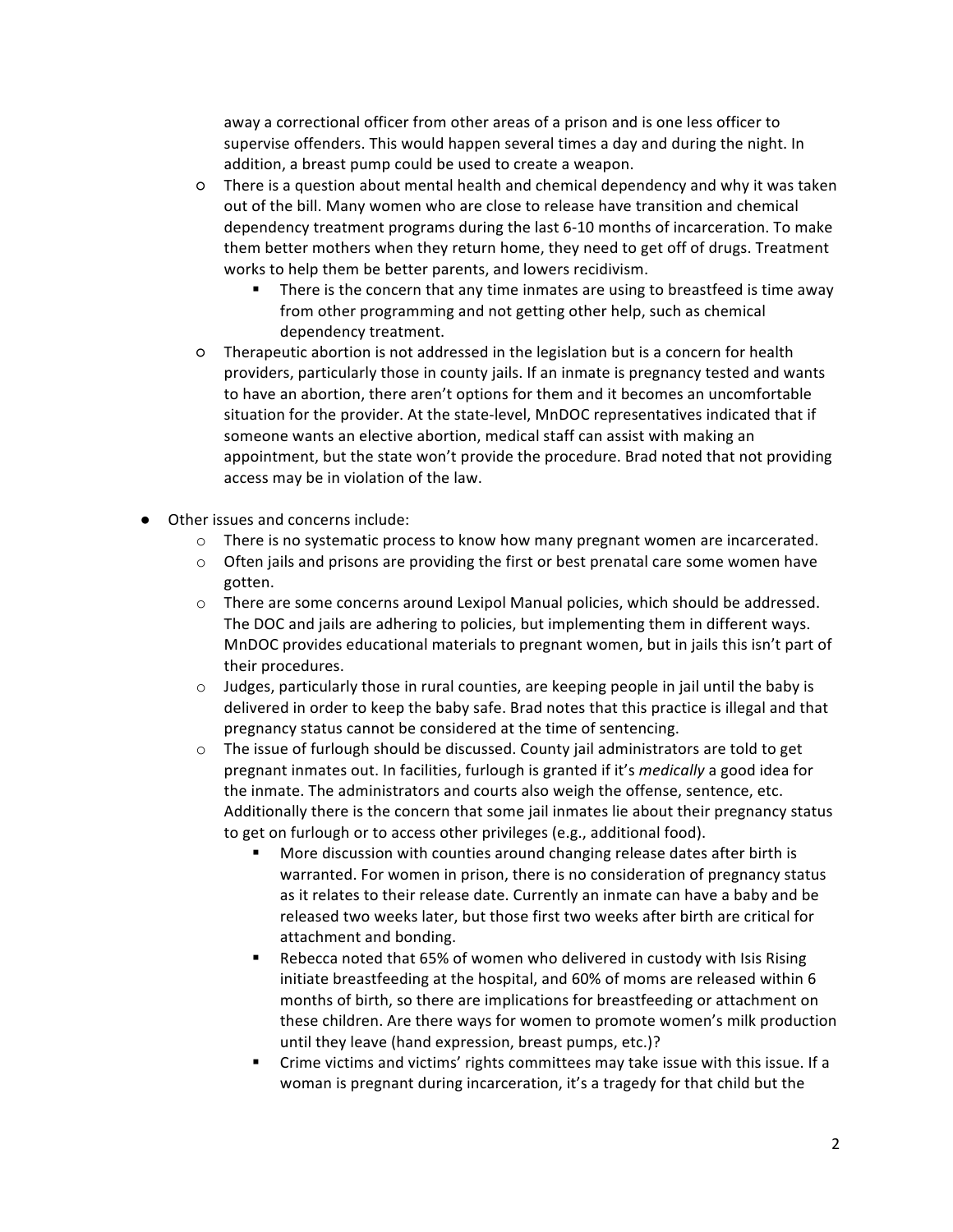reality is that victims won't be happy seeing women released for any reason, especially for breastfeeding.

- $\circ$  There is some concern about legislating the practice of medicine. Doctors have to live according to boards and community practice standards, and there's worry about potential for lawsuits.
	- As a public health issue, incarcerated pregnant women are a high risk population. There was a question about the difference between testing newborn babies versus testing incarcerated women for pregnancy. There is an opportunity to intervene so that the mother and child have the best outcome possible."
- $\circ$  It is optimal to identify pregnant women entering correctional facilities but who don't yet know they're pregnant. There is the additional challenge that some women don't know the basics about reproduction and what's happening with their bodies (including the symptoms of pregnancy). The time to get to prison from jail can be lengthy, so women may get tested at jail, but become pregnant before their sentencing while they're in the community. Additionally, some women enter custody claiming they're pregnant when they aren't.
- $\circ$  Release planning is difficult for counties, especially for rural counties, because there aren't resources for it.
	- " Women are afraid of their child going to foster care after birth, yet Child Protective Services (CPS) is often better at facilitating kids' visits with incarcerated mothers than family members do (perhaps because of more stable) resources/life circumstances). During discharge planning, CPS isn't necessarily involved or contacted because an inmate may go to court and then be released and not return to the medical unit, so the nurse and other medical staff never see the inmate again. Once the inmates are released, they're out - there's no discharge plan.
	- " At larger facilities, there are RAP programs but inmates need to be carefully selected and commit to working with everyone.
	- " Inmates can get help enrolling in MNsure, but getting care is up to them.
	- Medicaid may pay for some services since children of incarcerated parents may end up in foster care.
- **3. Current Practices and Policies Affecting Incarcerated Pregnant Women Representatives from the** MnDOC and jails discussed their facilities, inmate demographics, challenges, policies and more:
	- Minnesota Correctional Facility Shakopee:
		- $\circ$  Shakopee is classified as minimum to maximum level security, with inmates ranging from ages 18-80. There is currently no fence but there will be one next year. Buildings are residential-grade so it feels more like college campus. There is currently one empty bed. Shakopee's biggest concerns are around safety and escapes.
		- $\circ$  Shakopee is program-rich. Most inmates are working or in programs.
		- $\circ$  It is a Transition from Prison to Community (TPC) Phase 1 facility:
			- There is a risk and needs assessment done at intake
			- Effective interventions are evidence-based
			- There are collaboration with stakeholders
			- Case planning helps transition inmates from prison to community
		- $\circ$  Of the 660 incarcerated women, on average there are eight pregnant inmates at a time.
			- Some inmates come in pregnant and leave pregnant.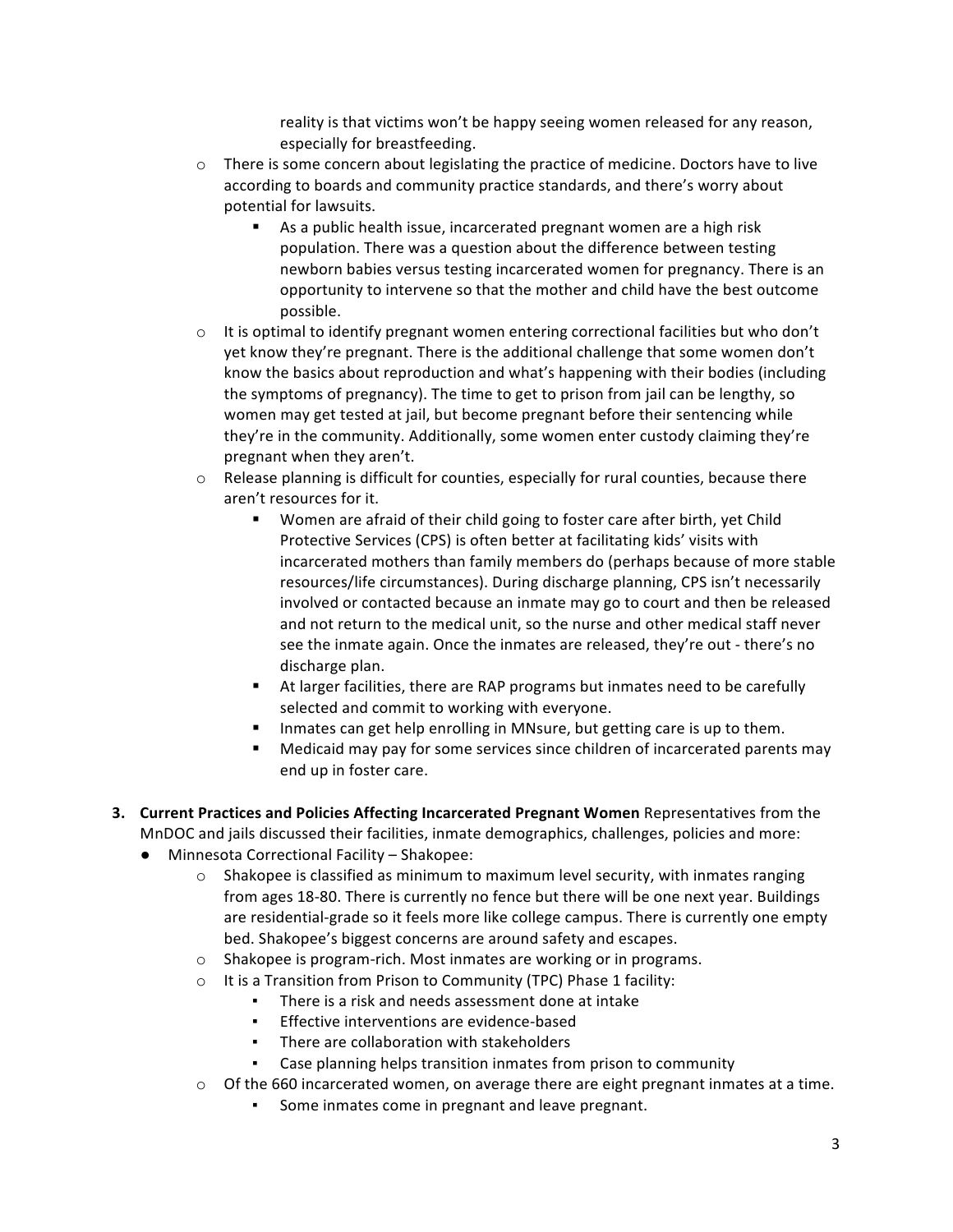- Pregnant women are not housed any differently than other inmates unless they want to be on the parenting unit:
	- $\circ$  Offenders get extended 4-hour visits with their children in Shakopee's core building, but they can no longer visit overnight. Overnight visits were very well received but contraband was found, posing a serious risk to children.
	- $\circ$  During extended visits, mothers can have a meal with their children but inmates can't breastfeed baby during that time.
	- $\circ$  Transition courses are offered so that those enrolled in parent program get help on transitioning into parenting again.
- Pregnant inmates work the same as other inmates, though there may be some modifications. New mothers get 6 weeks off of work if they'd like, though some might want to go back because they need to earn money.
- Pregnant inmates get a lower bunk, a modification that's generated by nurses, and a pregnancy snack bag is authorized by a dietician.
- Prenatal care is provided from intake and up until 28 weeks, then a mother's first appointment is at St. Francis, where they receive care until  $36<sup>th</sup>$  week.
- Breastfeeding is not authorized because, operationally, it's difficult to do (no refrigeration or labeling options) and they don't get a lot of requests from inmates to do so. There is no policy on breastfeeding, but if a baby is premature, for example, there would be some discussion about how breastfeeding might be made possible.
- $\circ$  Shakopee has a do-not-restrain list that is not limited strictly to pregnant inmates (some inmates don't want to be identified as pregnant), which is updated daily, and officers receive restraint training. When offenders go to the hospital they maintain two security staff at a time because the women are not restrained. Women were restrained after birth (prior to the bill).
- St. Paul Jails:
	- $\circ$  There are 40 women in jail every day; most are there for misdemeanors. They are rarely in jail for 14 days. If they are, they go to the workhouse.
	- $O$  In the last six years, no one has delivered while in custody in jail.
	- $O$  They have highly developed policies for pregnant inmates.
		- Upon intake, women are asked if they are or could be pregnant, then tested if they indicated they are or may be.
		- The routine pregnancy testing occurs once a week.
		- Pregnant women are considered high risk and seen by a nurse practitioner the day after they're identified as pregnant. If they're in  $8<sup>th</sup>$  or  $9<sup>th</sup>$  month it's better for county to deliver outside of jail. All are sent to HealthPartners for other care, who follow them from that point on.
		- Medical staff are able to verify drug abuse or other issues the same day as testing. Women receive methadone treatment or some other substitute if needed."
		- Nurse offers sexually transmitted infection (STI) testing.
		- There are requests for abortions and medical staff can't perform them. This was described as a "very uncomfortable" situation, because staff do not know how to respond.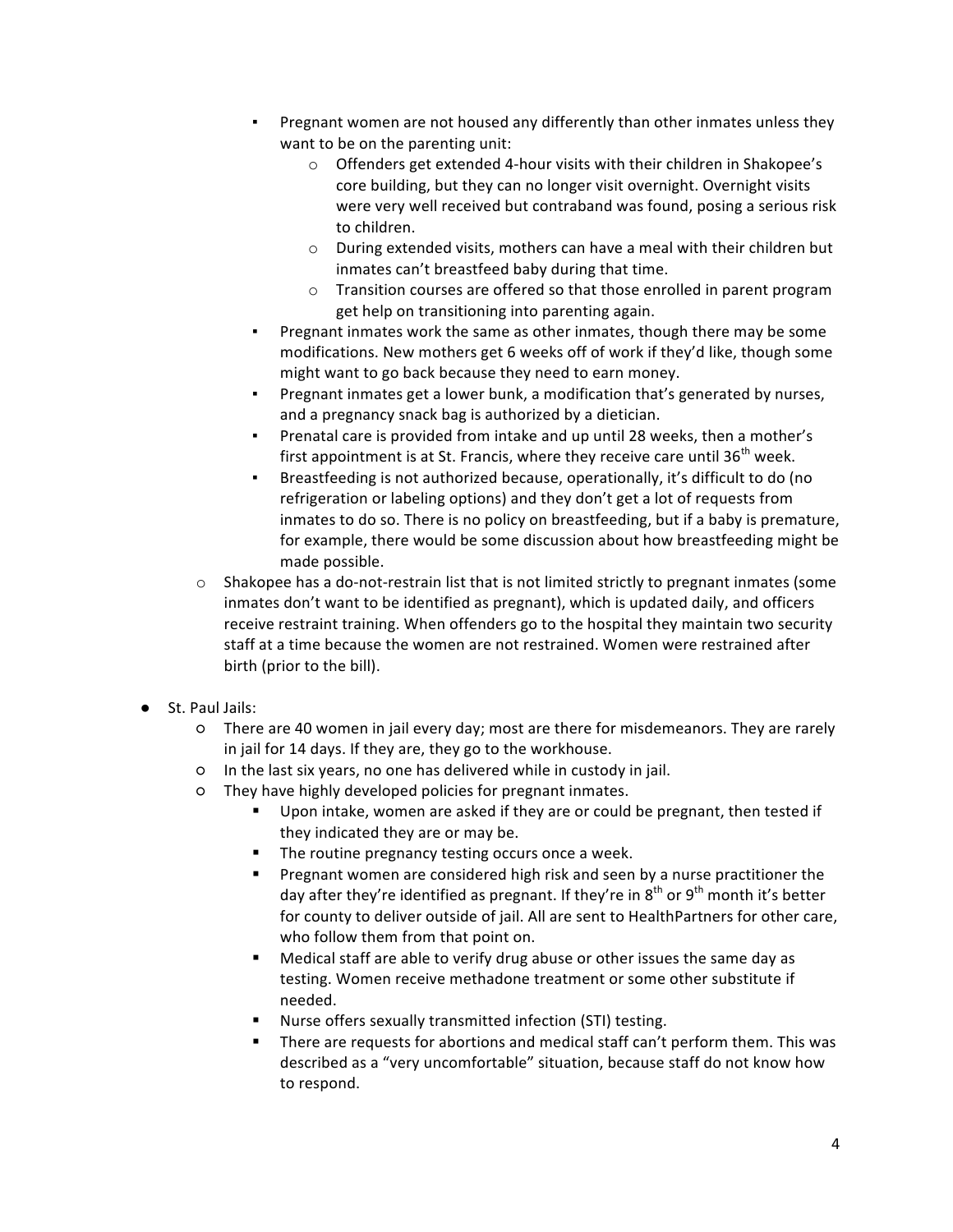- " The workhouse does a lot of furloughing, but any workhouse births would go to United Hospital.
- " St. Paul Jails allow breast milk pick up by the family after labor and delivery.
- Carlton County Jail:
	- o There are 35 beds.
	- $\circ$  The hospital won't do blood draws and no one in jails does blood draws, thus certain testing is very difficult.
	- o A doctor comes once a week.
	- $O$  Fond du Lac Reservation services can be offered, if appropriate.
	- $O$  There haven't been any deliveries in Carlton County Jail.
	- $\circ$  Carlton encourages manual expression, especially for women having problems, but storage of breastmilk is an issue. Otherwise breastfeeding is taken on a case by case basis."
	- $\circ$  There is no funding for transition planning.
- McLeod County Jail:
	- $\circ$  Inmates answer a booking questionnaire. If they indicate they're pregnant, McLeod can do pregnancy tests, but they rely on community partners when they have pregnant inmates.
	- $\circ$  Nurses come in to jail to provide care, or inmates are referred out, depending on what they need for their care.
	- $O$  A doctor comes to the jail twice a month.
	- Pregnant"inmates"get"additional"food"to"supplement"nutritional"needs,"a"lower"bunk," prenatal vitamins, etc.
	- o Breastfeeding would be taken on case-by-case.
- **4.** Advisory Committee Tasks The overall goal is to improve birth outcomes, reduce infant morbidity and mortality, and reduce disparities for women coming out of incarceration. Keeping this in mind, the Committee will meet several times over the course of the next several months to create a report for the Legislature, due in early January. The Committee won't be able to address all of the critical issues in three months. Instead, the report will:
	- include Advisory Committee member make-up and selection
	- identify changes to make to current bill language in order to clean up and develop some of the items already in the legislation (such as "restraint")
	- outline short, interim and long-term goals and recommendations for what should be done legislatively
	- consider language about community of care by addressing what is considered standard care in a prison or jail for pregnant women, as well as case follow-up for pregnant women
	- examine and share relevant policies and materials, including common policies, existing educational resources, unique policies and determine what policies are missing (for example, Rikers has extensive policies regarding breastfeeding that may help guide the Committee's next steps on this issue)

The Committee should consider writing a white paper that includes best practices, how to operationalize in own jail and how it would be paid for.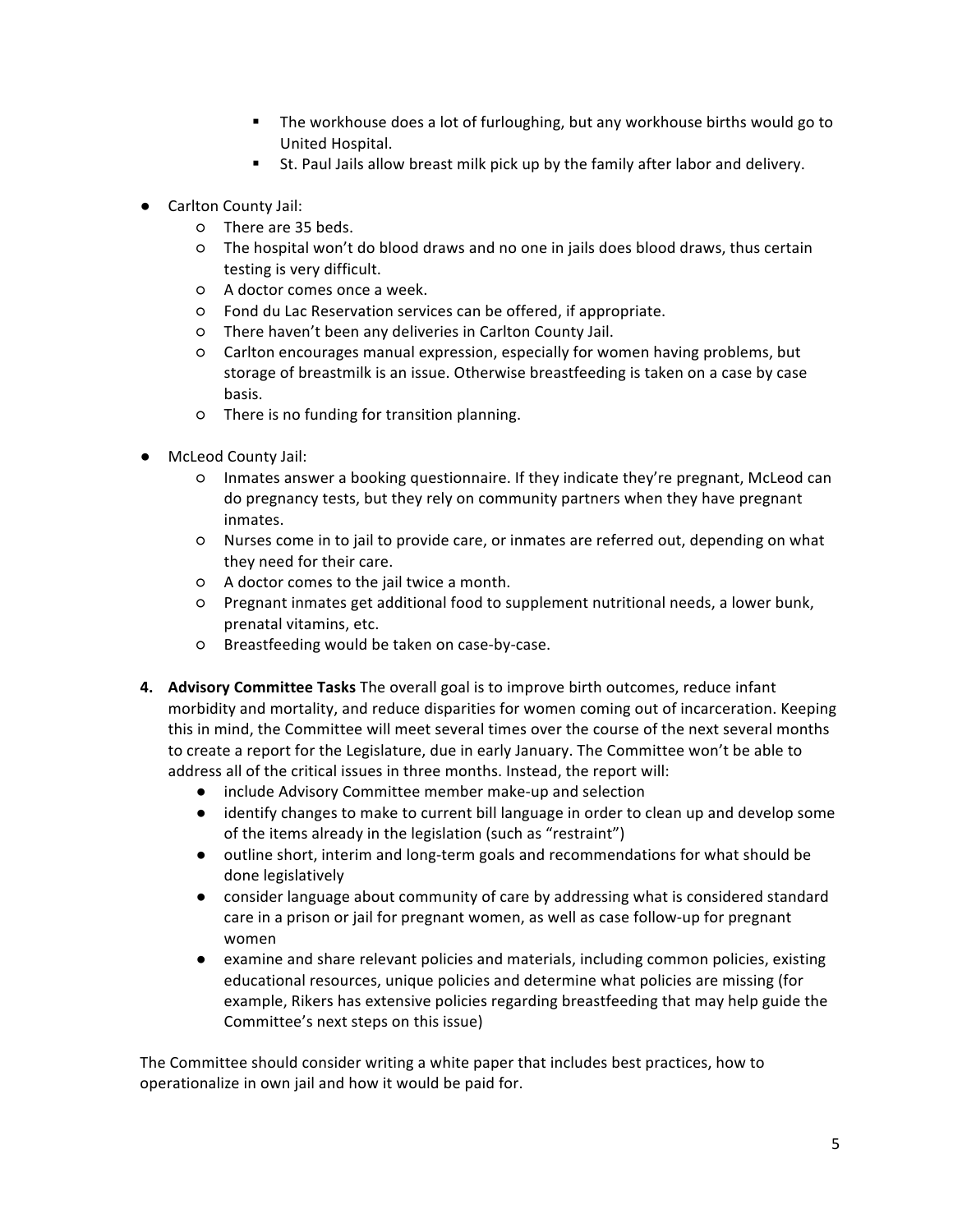## **5.** Interdisciplinary Institute (October 20) at the University of Minnesota:

- The topics include preconception health, prenatal health and postpartum care for afternoon small group work.
- The intent is for the Advisory Committee to help guide the day in terms of content and discussions: what will energize and inform the audience?
- The event planning team is exploring CEUs for RNs, LPNs, lawyers and social workers.
- There is the desire to have people working in the front lines there, so please share.

#### **6. Next Steps**

- Rebecca will share an updated contact list with the Committee.
- Todd will send Rebecca suggestions for ob/gyn folks to add to the Committee.
- Rebecca will send out Doodle poll to schedule the next meeting in Shakopee.
- Rebecca will send an updated PDF about the October 20th event.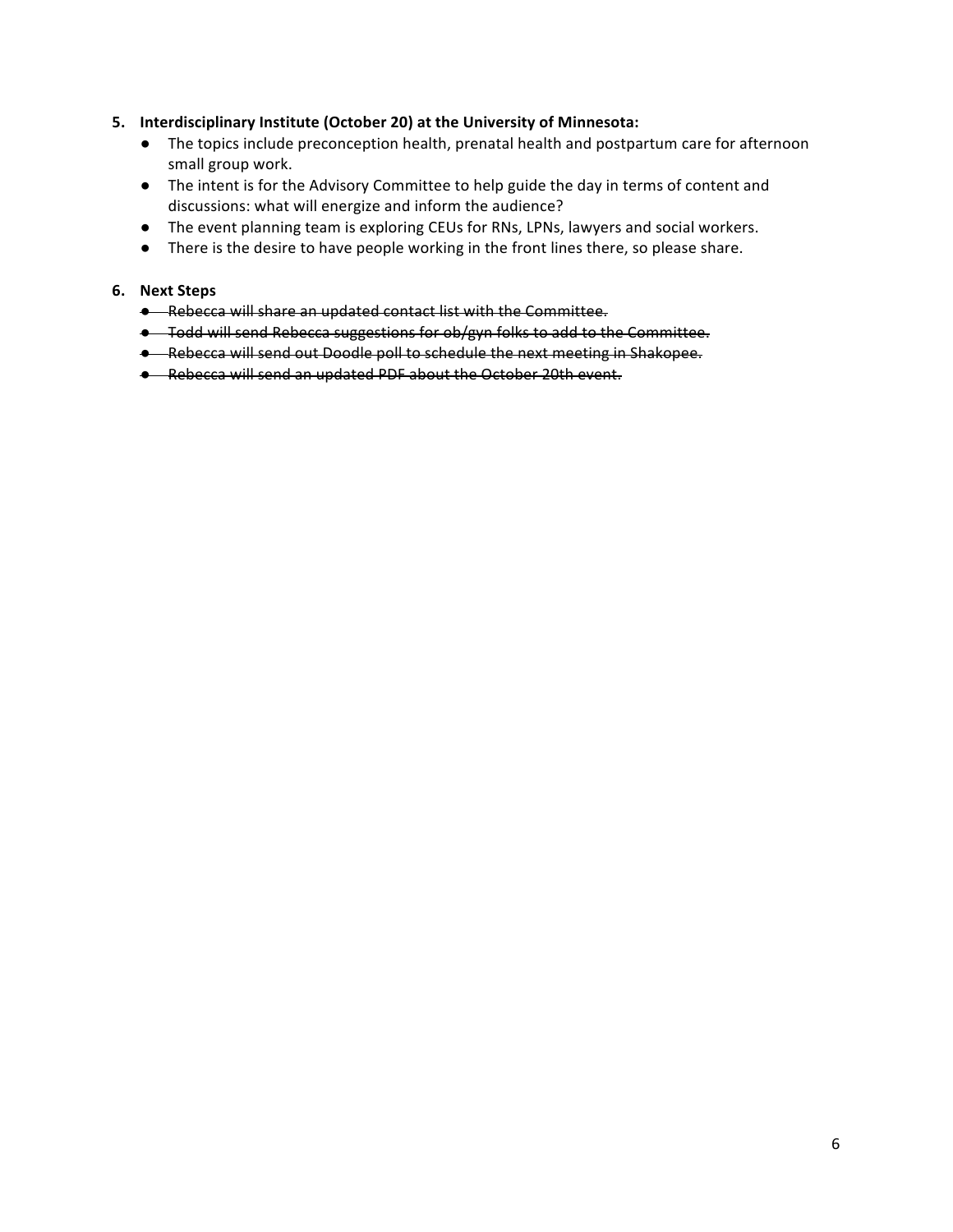# Legislative Advisory Committee on Standards of Care for **Incarcerated Pregnant Women** Friday, November 7, 2014  $10$ am- $12$ pm Location: William Mitchell, Rm. 240 (875 Summit Ave. | St. Paul)

- 1. Update from Restrain Subcommittee
- 2. Update from Breastfeeding Subcommittee
- 3. Update on interviews with pregnant/postpartum women in custody
- 4. Reflections/Recommendations from the November  $20<sup>th</sup>$  Institute
	- a. Pregnancy testing
	- b. Collaboration with public health/transition from prison to community models
	- c. Others
- 5. Writing plan for legislative report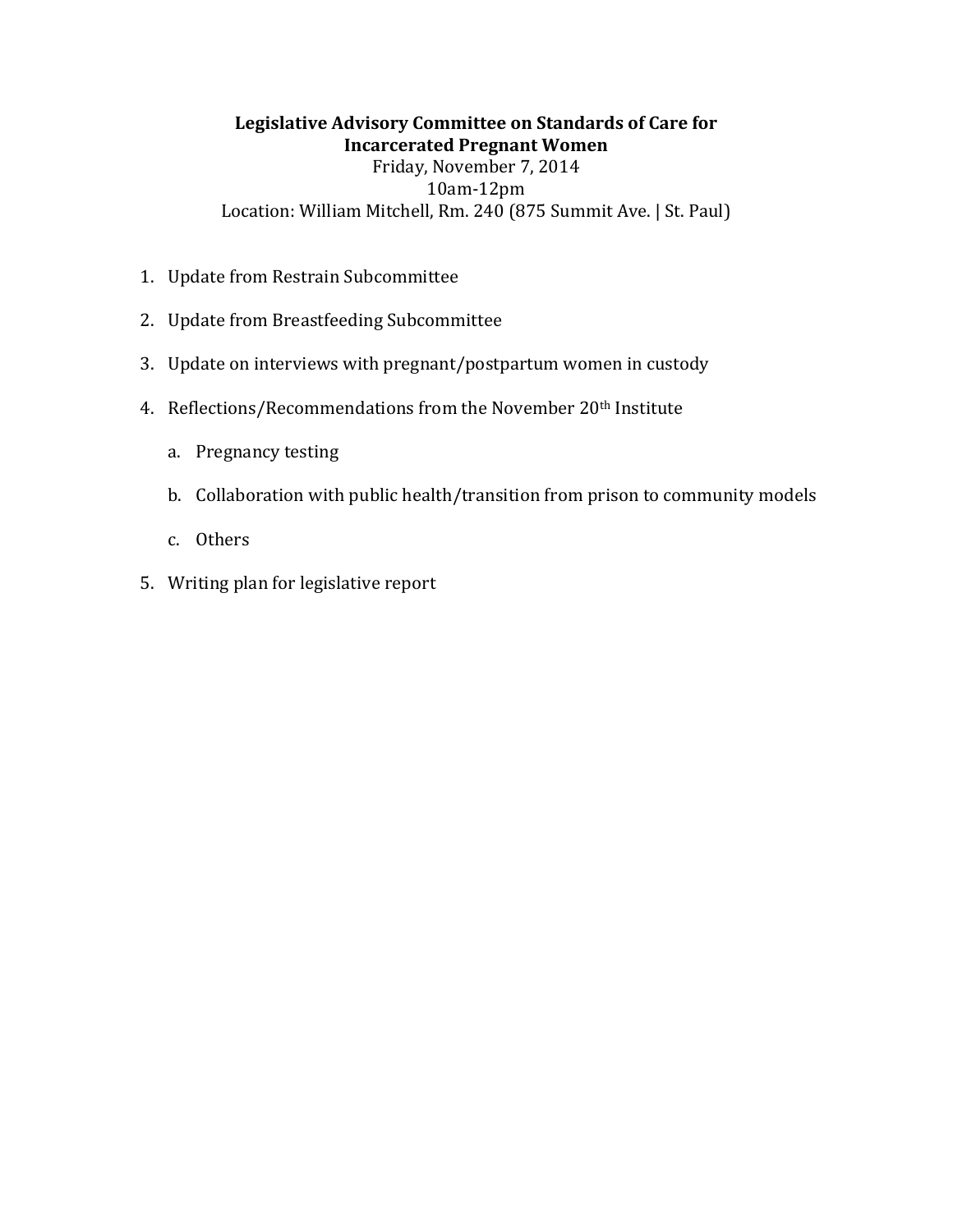Legislative Advisory Committee on Standards of Care for **Incarcerated Pregnant Women SUMMARY** Friday, November 7, 2014 10am412pm William Mitchell, Rm. 240

875 Summit Ave., St. Paul, MN

Present: Jessica Anderson, Sara Benning, Joshua Berg, Guy Bosch, Brad Colbert, Holly Compo, Paul Coughlin, Renee Dahring, Erica Gerrity, Diane Haugen, Mike Hennen, Colleen Holst, Erika Jensen, Todd Leonard, Katie Linde, Kathleen Lonergan, Rebecca Shlafer, Sydney Silko

- **1. Interviews with Pregnant/Postpartum Women in Custody** Rebecca Shlafer interviewed four women at Shakopee (two pregnant, two postpartum), and two women at county jails to get a sense of their experiences in order to address the unique needs of pregnant women who are incarcerated. The participants were not a representative sample but there were crosscutting issues identified in all six interviews.
	- Many discussed challenges in the timing of care and the quality of care. Women weren't sure when they were going to be seen or why, and they also reported long delays between visits. There was also variability in the quality of care: women felt that some nurses were kind to them, but others weren't.
	- A recent situation involved an incarcerated woman who was 7.5 months pregnant in a county jail. A judge ordered the jail facility to take her to a routine prenatal appointment. Per the woman's report, the corrections staff parked at the back of the parking lot, and made the woman walk the distance to the front door with ankle irons on. She was not offered the use of a wheelchair, or an elevator to get to the clinic several floors up. She fell onto her stomach while walking across the lobby. The fetus was monitored for half an hour. When asked about the incident, the jail administrator called it "nothing remarkable." The fetus was not harmed.
		- $\circ$  Jail representatives noted that this situation violates existing Lexipol policy. In this case, the woman was not a flight risk. After this occurrence, the jail allowed her boyfriend to take her to her medical visits. She's now free to come and go for medical appointments, so it was unclear why she needed to be restrained in the first place.
	- Transparency and timing considerations came from the interview process, resulting in changes to MCF-Shakopee's care model. Isis Rising staff are asking question about pregnancy because they want to know how to best care for the women and their babies – that point can be difficult to communicate to the women, especially if they see staff as the enemy. A big part of the Isis Rising program is steering the conversation so that women don't perceive staff as the enemy. The group of pregnant women that they are discussing these changes with is also young, and may first-time moms. However, Isis Rising data has shown that through their participation, women report more support 12 weeks later, and can help provide a different view for other inmates to see. Eventually it would be nice to have administrators talk to pregnant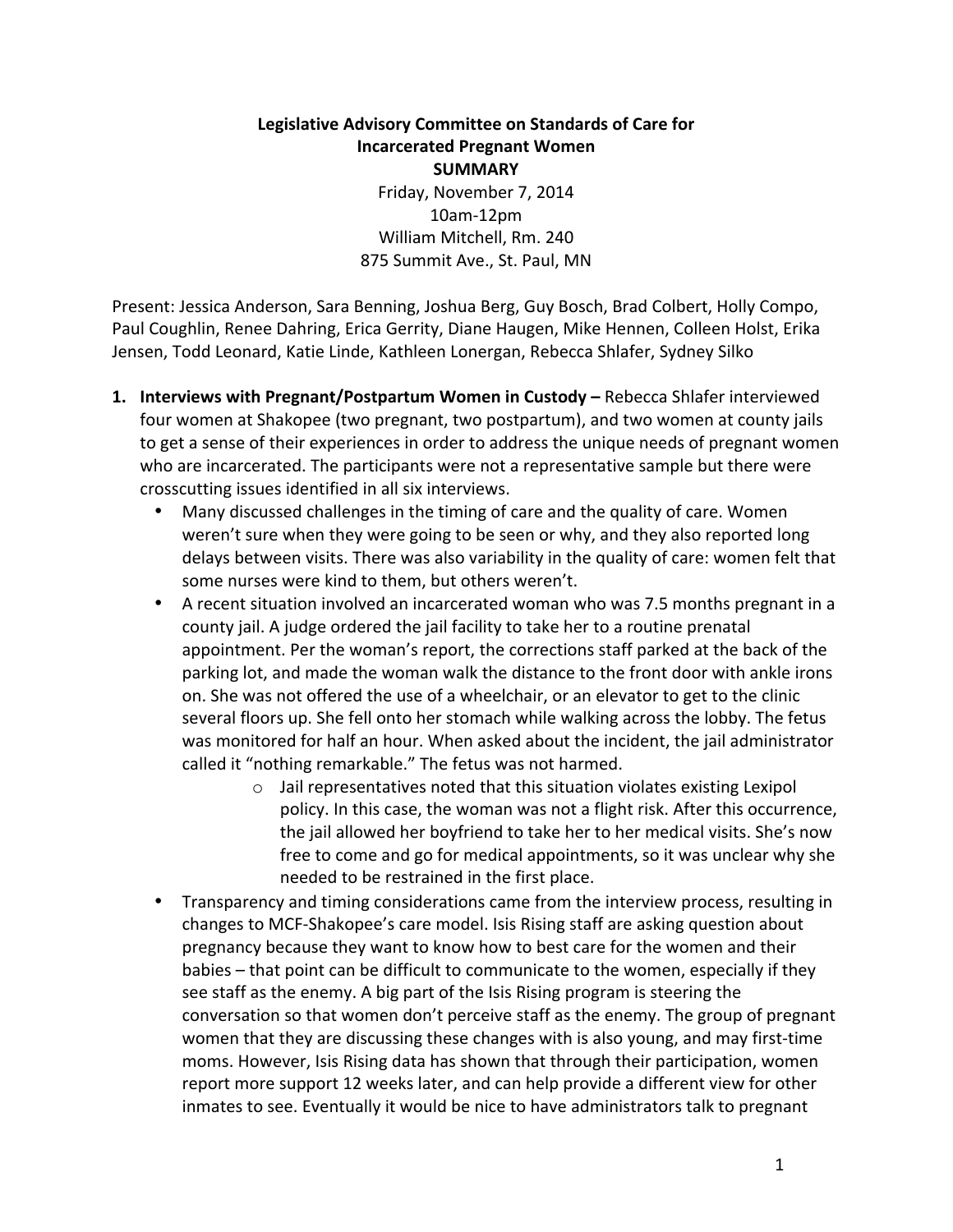women and let them know what's going on so that they have expectations for the type of care they will receive during their incarceration.

- $\circ$  A lot of the women's frustration and additional stress has potentially been averted because of increased transparency at MCF-Shakopee around their care and adjustment of policies to ensure the best care for women. For example:
	- Meetings are being set up to bring together more staff than has typically been involved in pregnancy care. In the past it would have just involved the medical service. In this and other situations, health services, food services, safety directors, work assignment personnel, and correctional officers are being brought together so there is collaboration around the experience of pregnant women while they are incarcerated.
	- Staff are also checking processes for pregnant women for example, can Shakopee's kitchen staff be less rigid if a pregnant woman wants two scoops of peas instead of one (do they get special consideration)?
	- $\circ$  Women have identified needing more time with nurses because they have different (and more) needs than the general inmate population. Now women are receiving a schedule so they know what to expect during pregnancy and the frequency and type of care they will receive.
		- A new computer system had caused scheduling issues, but now pregnant women are audited weekly to make sure they have their next appointment scheduled and they are being taken care of.
	- $\circ$  A pregnancy kit is also being developed and will be given to offenders. It has a care schedule to help women figure out when they need certain medical appointments. It gives pregnant offenders a voice – they know that Shakopee staff are reacting to them, and that women have a voice in the process.
		- Expecting them to read and comprehend the kits may not happen. Staff may need to supplement and communicate in other ways. Some of the incarcerated women may have learning disabilities or other issues that prevent them from understanding the material.
- At the county level, scheduling care the way the Shakopee does is almost impossible, though it is easier in work release facilities. At jails there are lock downs, critical incidents, and daily sick call lists, so jail staff have to be responsive to what happens at the facility when getting inmates to care. An added concern is the need for inmates to not know exactly when their appointments are if they have to go off-site for care, for safety concerns.
	- $\circ$  There are inconsistent protocols between jails. Eventually, every county is going to have some type of Electronic Medical Records (EMR), but they may not communicate or be similar systems. As more counties contract with EMR groups, the data collection should become more standardized. The Department of Corrections (DOC) currently does not have an EMR system, so data is going to be poor. The federal government mandates having an EMR system by January of 2015, but the mandate has not funded by the state.
		- A recommendation that the committee can make to the legislature is to provide money to the jail and prison systems to get EMR. Money is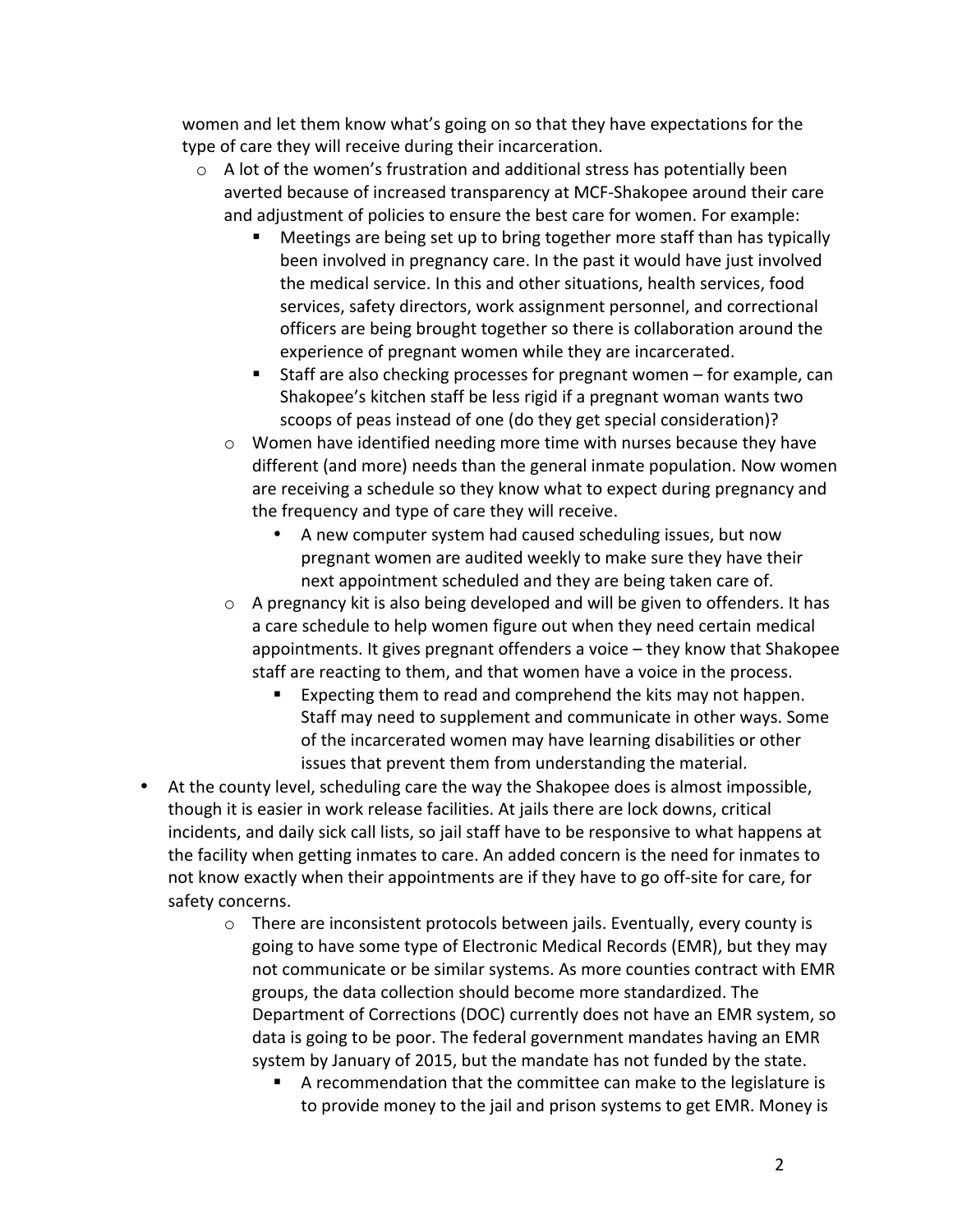desperately needed, has relevance for this specific population, and can have an impact on the healthcare of offenders in general. The Minnesota Sheriffs' Association (MSA) is trying to build something, but the DOC thinks it will cost as much as \$8 million just to interface the EMR systems. The DOC is not trying to force people into one system; instead they are trying to create a cloud-based system where medical records can be shared. This is currently done through the Health Information Exchange (HIE). There is no opposition to recommending that money be allocated for EMR systems.

- " With 84 county jails, each with different providers and needs, county staff have different notions and ideas about quality of care, but the American Congress of Obstetricians and Gynecologists (ACOG) has clear recommendations for tests done at local levels.
- **2.** Medical Furlough is an Issue Needing Further Consideration Corrections staff often encounter furlough-related problems. Flight risk is not the only consideration when determining how to best provide care for pregnant women. Furlough recipients sometimes come back high, they bring contraband into the facility, etc. Medical staff are asked if furlough should be offered during prenatal care and often staff says yes.
	- In most situations, the jail does not want a pregnant woman to be incarcerated in their facility when she is close to term. In most situations, county attorneys would be approached to look for other options. The DOC is the authority  $-$  it's no longer the courts. In jails, the judge is final authority for every furlough. The judge can't be sued, so jails want the judge to decide on furloughs. The inmate is there legally; the only question is whether they should be let out on furlough. They will or won't give her a break based on what extra-judicial considerations: the accounts of probation officers, jail administrators, and defense attorneys all help to inform the decision. Many times they choose to push people to treatment for delivery.
	- There was a question around what jail staff do with offenders that refuse care, and whether the DOC is liable when they deny care. There is a process, and staff attempt to determine why women are refusing. It's a choice for the prisoner: the staff may be seen as enemies to the inmates. Staff wear uniforms, and have the power and authority. The prisoner can go to their own physician if they pay for it, but they typically can't afford it.
		- o In Ramsey's Jail Level-One, a motivation for not complying is that women may think that, if they get sick enough, they'll be able to leave jail to go to hospital or that a judge will simply release them.
		- $\circ$  More than 70% of women have mental health considerations as well, which can complicate provision of care.
		- $\circ$  Women don't want to see a male doctor, or a DOC doctor, which may limit their willingness to utilitze care.
- **3. Legislative Language: "Restraints" and "Use of Force" The restraints subcommittee** (Paul, Josh, Guy, and Rebecca) have been working to update the proposed legislation: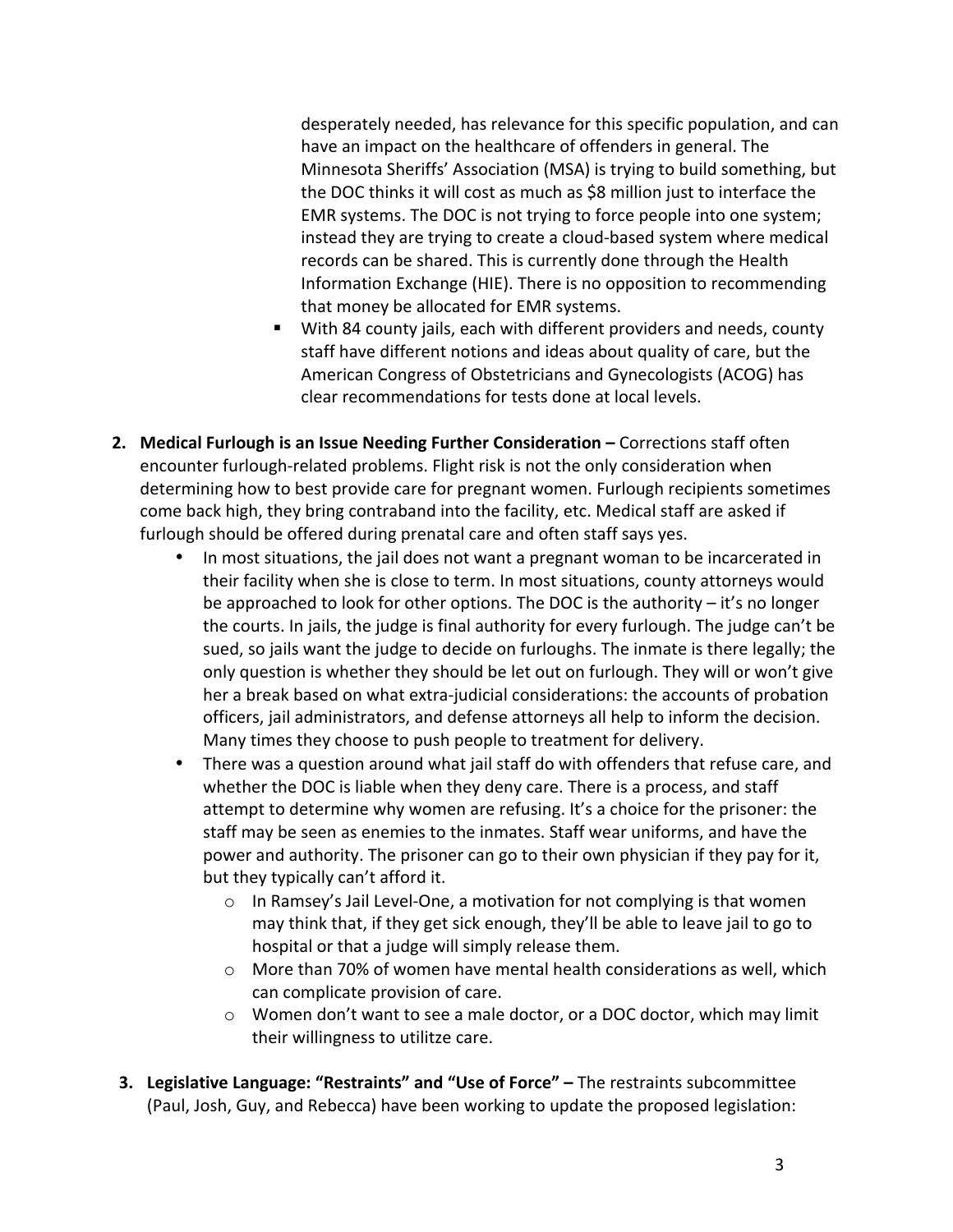- The subcommittee crafted a more inclusive definition of "restraint" in their list of recommendations to the Minnesota Sheriff's Association (MSA). MSA's attorney strongly objected to the revised language because it included language on the "use of force."
	- $\circ$  "Use of force" is defined by MSA as a response to resistance, whereas "restraint" is a preventive action. The MSA objected to the combination of the two definitions in the language because they believe they are separate actions from a law enforcement perspective, and they would oppose it at the state legislature. The committee can leave the revisions as-is, or can use the language from last year's bill.
	- $\circ$  After bringing it to the group of 84 sheriffs, it appears that effectively legislating "use of force" is difficult because it is a subjective response by the officer based on the resistance they encounter from an offender. Restraint can be legislated by defining situations where restraint can be used as a preventive measure.
	- $\circ$  Following MSA's misgivings about the new definitions:
		- Line 119 on "absolute necessity and imminent risk": There is ambiguity around this line, because there is not a clearly defined point when use of force is sanctioned. For example, is it just before an officer is punched, or before physical violence becomes an issue? MSA thinks line 119 could put law enforcement at risk if someone is violent and they do not know when to respond.
			- $\circ$  90-95% of women will be just fine with restraint. However, MSA deals with unstable incarcerated individuals who actively fight guards and the system.
		- Item 113 (fourth line): MSA is opposed to language "or any" device...." But the first three lines can be left the way they are.
		- Lines 119-122 (highlighted in green): "Absolute necessity" may be redundant. The language was taken directly from the Bureau of Justice Administration (BJA), as was the language on wrist restraint. MSA has an issue with the language from the BJA, and objected to the inclusivity of the language. MSA members worry that the language increases the likelihood of lawsuits.
- Does the committee push suggested revised language, or does it maintain the original as it is? The committee isn't sure that changes warrant a confrontation with MSA. The original language still has the point about not restraining pregnant women.
	- $\circ$  The last two lines of the revised language can be removed. Taking out the last two lines, while keeping the revised language on restraint, is an easy compromise with the MSA.
	- $\circ$  In the committee's revised language, it is acceptable to define "restraints." The MSA's objection is to the "absolute necessity" and "use of force" language (last two lines of revised language define "use of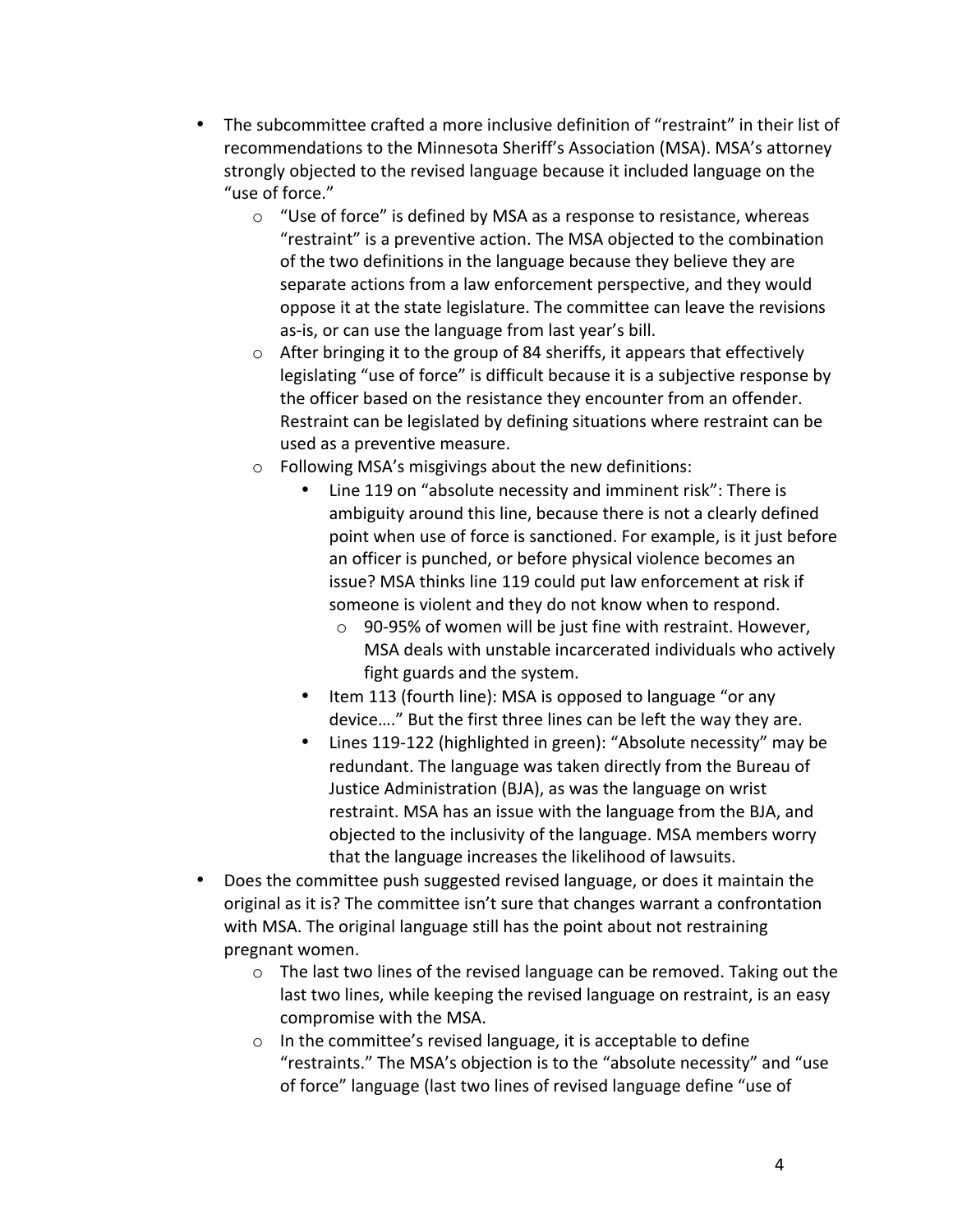force" and "incapacitation"). Legally, "use of force" versus "restraint" language is very different.

- The responsibility of jail personnel is to protect everyone. "Reasonable" force language gives defensibility to the facility. Language that is cleaner is helpful in situations so the focus can be on legislation and training. From the officers' point of view, the primary consideration is figuring out what tools they have to help produce the best outcome during situations where the use of force is warranted. When considering the use of force, it is important to remember that a pregnant woman can still be the biggest threat in the room.
	- $\circ$  Lexipol is suggesting narrowing the focus of best practices. When the committee started, it was thought that more descriptive language was better because it allowed agencies to avoid legal gray areas. However, the original restraint language was open for a lot of interpretation on "restraints." The MSA is a little bit more concerned about language around deterrents like Tasers, etc., but those are considered to be part of the "use of force" provisions, not "restraint."
	- $\circ$  Reporting requirements for use of force or use of restraints could illuminate where further training might be needed. Jails produce many reports, and a report on the use restraints on pregnant women could easily be included. Reports won't be able to cover the entire situation requiring restraint, such as what the trigger was or if someone had to see a doctor, but it will give aggregate information.
		- " If the jails are able to document chemical or mental health issues, there may be greater community response to the data. The statistics in the report will allow a county facility to be inspected if there is an abnormality in the number of restraint situations they report.
			- This should be doable through the current reporting system, S3. Tim Thompson, and the DOC staff person who runs the S3 system, may have questions about programming,"changing"data"systems,"etc."during" implementation. There may also be issues around updates to S3 systems to track these issues – there are 125 items that need to be changed so some issues may arise.
			- A reporting requirement should be left in there that's standard. The report should specify how many instances there were in which a pregnant women was restrained over the course of the last year. This will allow the committee to see how big of a problem this is, and determine how much more training may be required.
- An recent example of a restraint situation was provided: A pregnant woman at Shakopee began acting out of control in her cell, which she had flooded. The options were to either physically challenge her by restraining her or spraying her with chemical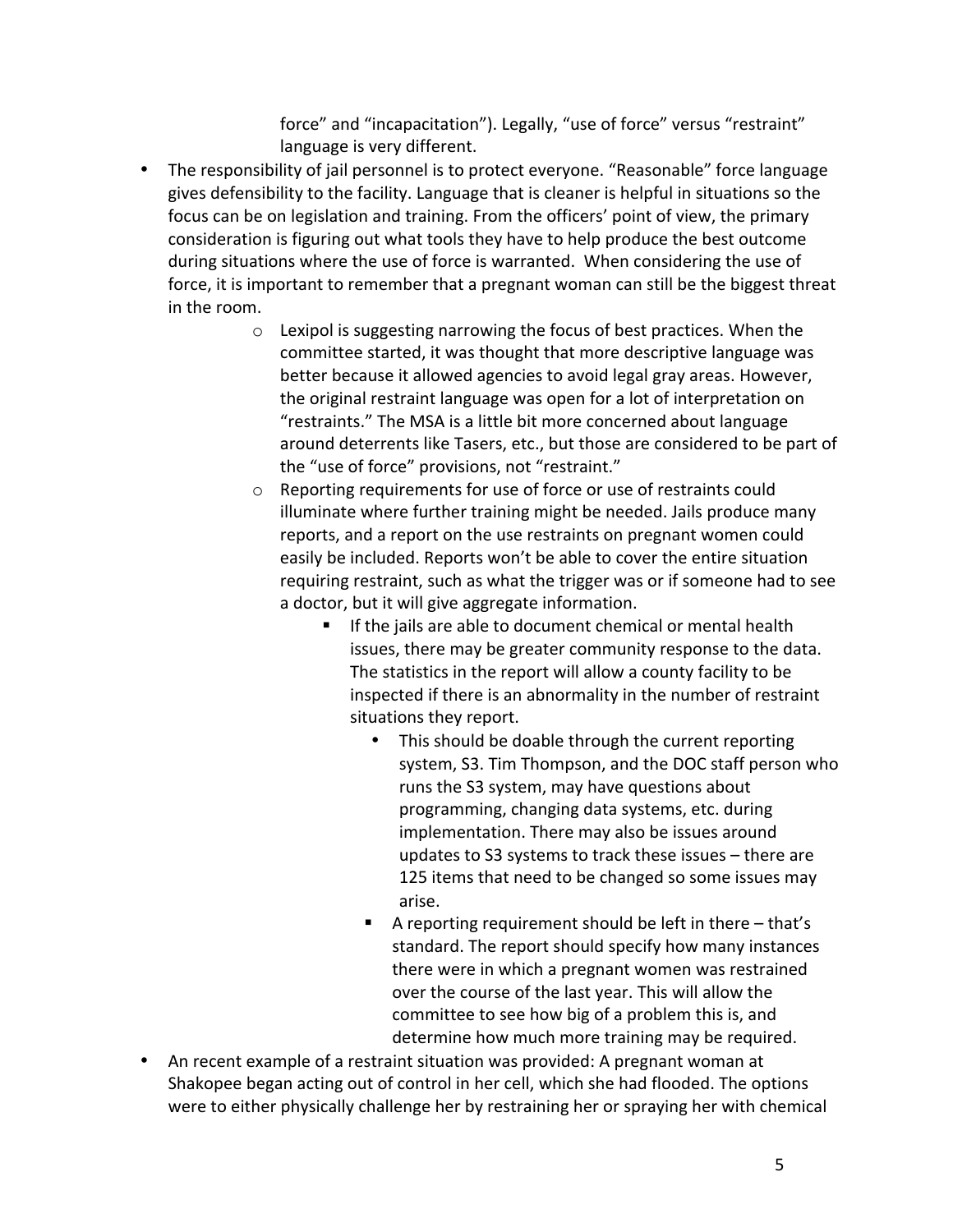irritant to subdue her. It would be safer for the officers to spray her. In this situation, it was important to consider what was best for the baby. The prison staff met and quickly talked to behavioral staff, who then sent up a male doctor to calm her down. This was unsuccessful, so they tried sending up a female doctor and had a similarly negative result. At this point the cell was still full of water, the woman was screaming and kicking the door. The staff finally decided to go in and use restraints, but was able to avoid an altercation because by the time they entered, the woman had fallen asleep. Corrections staff had decided to enter because they did not want her to harm herself or the baby by slipping in the water. Still, she could also have been harmed when the officers went in there was no good answer in this situation.

- $\circ$  It is important to note that there is no legal liability either way. Qualified immunity prevents facilities from being sued by giving their discretion to do what is necessary to run the facility.
- $\circ$  If the decision is made to use a chemical irritant, oftentimes the purpose of its use is enough to make the offender stop her behavior. In the above case, after the woman has been removed from the wet cell, she can be placed in a safe cell with a padded door, floors, and walls and where the water can be turned off. Even if chemical is used, exposure typically isn't long, and correctional staff are in favor of its use over other restraints. There is a short two-second burst that typically stops the behavior. In these situations corrections staff must protect the offender, the developing fetus, and themselves.
- o Few of the 84 correctional facilities outside of the Twin Cities have 24– hour physician or nursing staff. Jails do not have full-time medical staff. For the all-female Shakopee Correctional Facility, there is no 24-hour provider either.
	- $\blacksquare$  At jail facilities, the woman is placed in a restraint chair, where she is checked every fifteen minutes to ensure normal blood flow. If they struggle, typically they are spent after a half an hour. After being in the restraint chair, women are given a medical smock to wear and placed in a clean cell. The smock replaces their normal clothing to reduce suicide risk. They are then checked the next morning by medical staff.
- The committee felt that a better definition of restraints is needed. Lexipol language was used to develop the revised language because it was stronger and better than what the committee had originally developed. Does Jim have recommendations for the language? The attorney will ask Jim for recommendations.
- The restraint subcommittee will make additional changes, meet with Jim from MSA, and ask him for his suggestions. The subcommittee will come back to the committee with recommendations.

# **4. Breastfeeding and the Provision of Breast Milk to Infants**

The breastfeeding subcommittee has not yet met. However, Erica went to Nobles County and had a 3-hour conversation with the jail staff to get their perspective about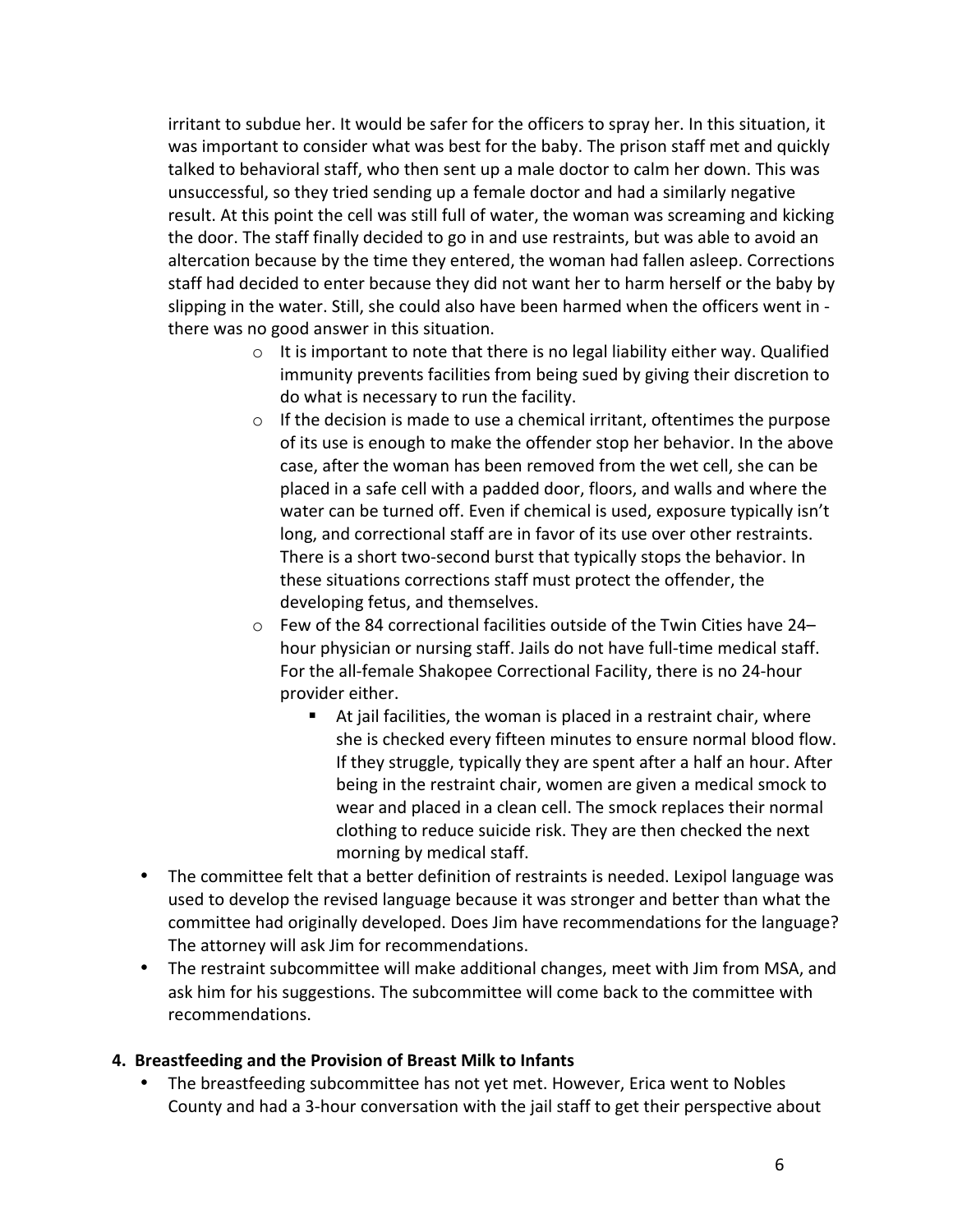breastfeeding in jails and prisons. To the staff, breastfeeding in jails and prisons is totally different. The recommendations this subcommittee will make won't be in the suggested legislation but will instead focus on what jails are doing that is successful.

- $\circ$  Legislators who want a breastfeeding law should look at creating policies for jails and workhouses because the locations are different. Length of stay and other factors may affect breastfeeding between the two locations. The committee doesn't need to revise the current changes in breastfeeding policy, but it is important to keep it at the forefront because there are legislators that want to vote on the issue. The subcommittee may also want to share information across county jails and elsewhere.
- $\circ$  The presence of a newborn in a jail setting is problematic for a variety of reasons. Instead a focus should be on helping increase access to areas in jail for breast milk expression to help maintain supply versus in-person breastfeeding may be more feasible for facilities and families. Jails can help women express and dump their breast milk to maintain supply, but storing breast milk and sanitizing breast pumps becomes a larger issue.
	- An exception to this may be in the case of premature infants who really require their mother's breast milk rather than formula. In situations where mothers are serving old sentences, they would more likely be furloughed by a judge for 6-8 weeks to help nurture their newborn, then return to the jail facility to finish out their sentence. During the time that they are furloughed, women can be monitored with electronic monitoring, and parole officers can check on them to make sure they are adhering to the rules of their furlough.
		- By increasing acceptance of at home service of sentence using electronic monitoring, we can avoid the negative effects of maternal incarceration.
		- At the October 20 institute, prison nurseries were discussed as an alternative. By partnering with non-profits like the Drew House (in NY), where successful participation results in a felony being taken off a record, negative outcomes can potentially be prevented. The problem is that small counties do not have those options because of limited resources. It may be useful to study some alternatives to separation, especially in smaller counties.
		- When this bill went to the legislature there was a lot of talk about prison nurseries. It seems like people are interested in what other alternatives to separation are available. One recommendation was to consider an 'alternatives to separation' study in Minnesota.
			- This is a useful area for judge training: from a child psychology and public health perspective, children should not be separated from their mothers for any protracted period while they are young.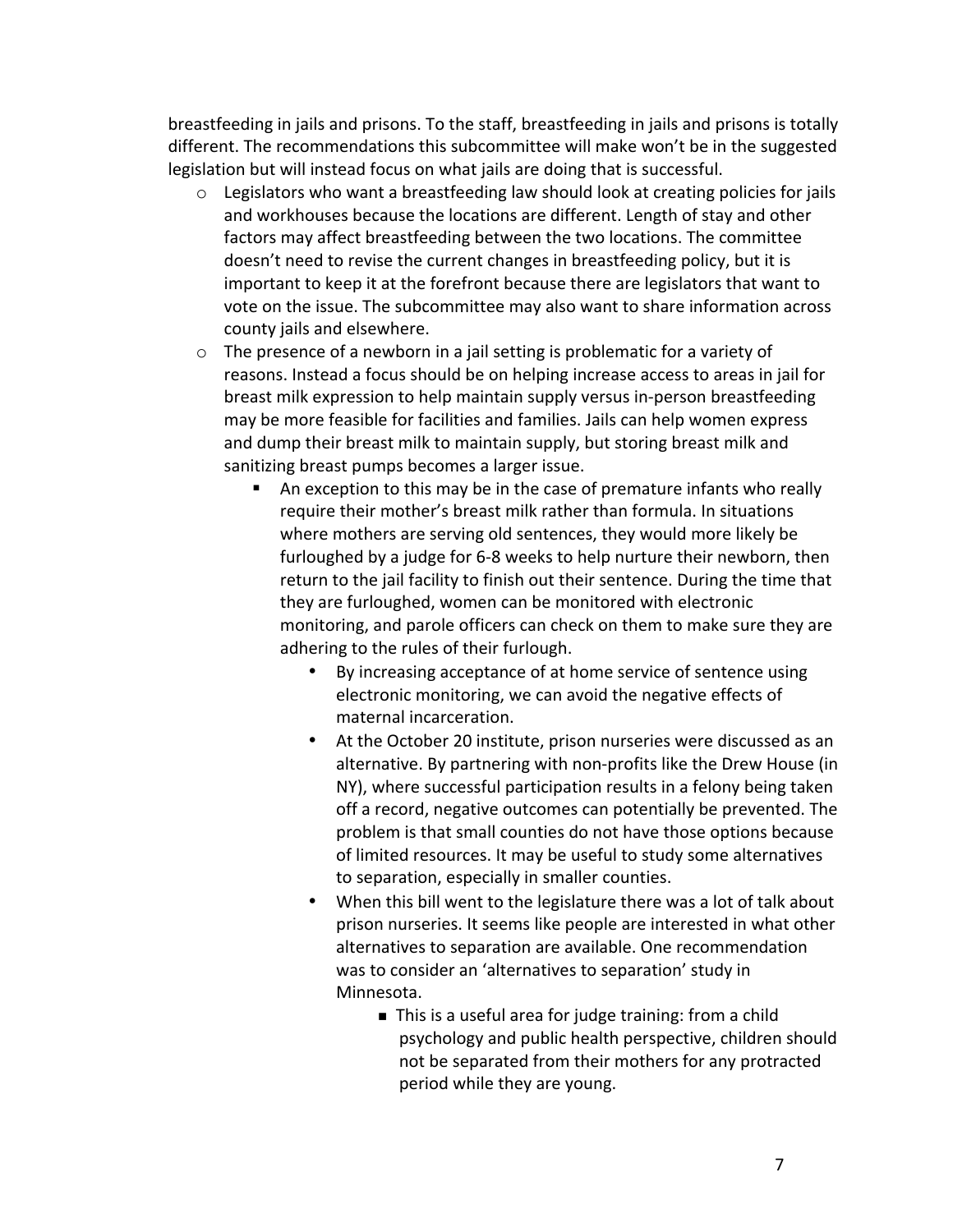- Even in the situation where a jail is safeguarding milk for the incarcerated mother's child, there are significant issues that arise. The milk would have to be tested for addictive or dangerous substances before giving it to the child's caretaker. This opens up the possibility for significant liability for the jail. Even if jail staff start testing breast milk, it is extremely expensive and seems unrealistic for jails to take this on. That is why dumping breast milk to maintain supply through release is the best option. The alternative is simply too risky for the baby, even if jails do everything right. If a family member looks to sue later, they could potentially find a reason to do so.
	- $\circ$  New York has a huge initiative to encourage incarcerated women to breastfeed, and they encourage correctional officers to provide support. There are also some educational materials that help women.
		- " The big issue is funding, because essentially all pregnancy-related services is expensive.
			- Increased use of doulas in the prison system may be helpful. There is a state registry of doulas from which certified and trained doulas could be hired to work in the correctional system. Jails shouldn't be responsible for finding doulas.
- **5. Pregnancy Testing** At the October 20 institute, there were many discussions about pregnancy testing, and about what an alternative sentencing model for pregnant women might look like.
	- For jail facilities, there needs to be clearer time guidelines for pregnancy testing. Administering the test during the first three days women are incarcerated is important because inmates often come in high or drunk.
	- Erica and Rebecca met with 30 nurses, who thought pregnancy testing on day 14 of incarceration would be the most consistent with other testing since TB testing is also done at 14 days. There could be a voluntary opt out, or women could request a pregnancy test sooner (on or before day 14) if she has a legitimate reason to think she's pregnant. The workhouse might institute it within the first 24 hours.
	- The legislative language might read that "each women in an incarceration facility is" offered a pregnancy test if under 50 years of age, unless the inmate refuses the test." There are a number of questions that are being asked anyway, so it makes sense to consider asking women if they want a pregnancy test. From a medical standpoint it will be more accurate because there are fewer false positives after two weeks.
		- $\circ$  The big difference is asking if there is a *chance* that the woman could be pregnant. If they answer yes, additional precautions need to be taken just as they are if women answer "yes" to four or more mental health questions. There are not funds available for a lot of additional testing. There were unofficial fiscal notes from the last legislative session that estimated costs, but the mentality during the session was to get the bill passed and think about budgets later.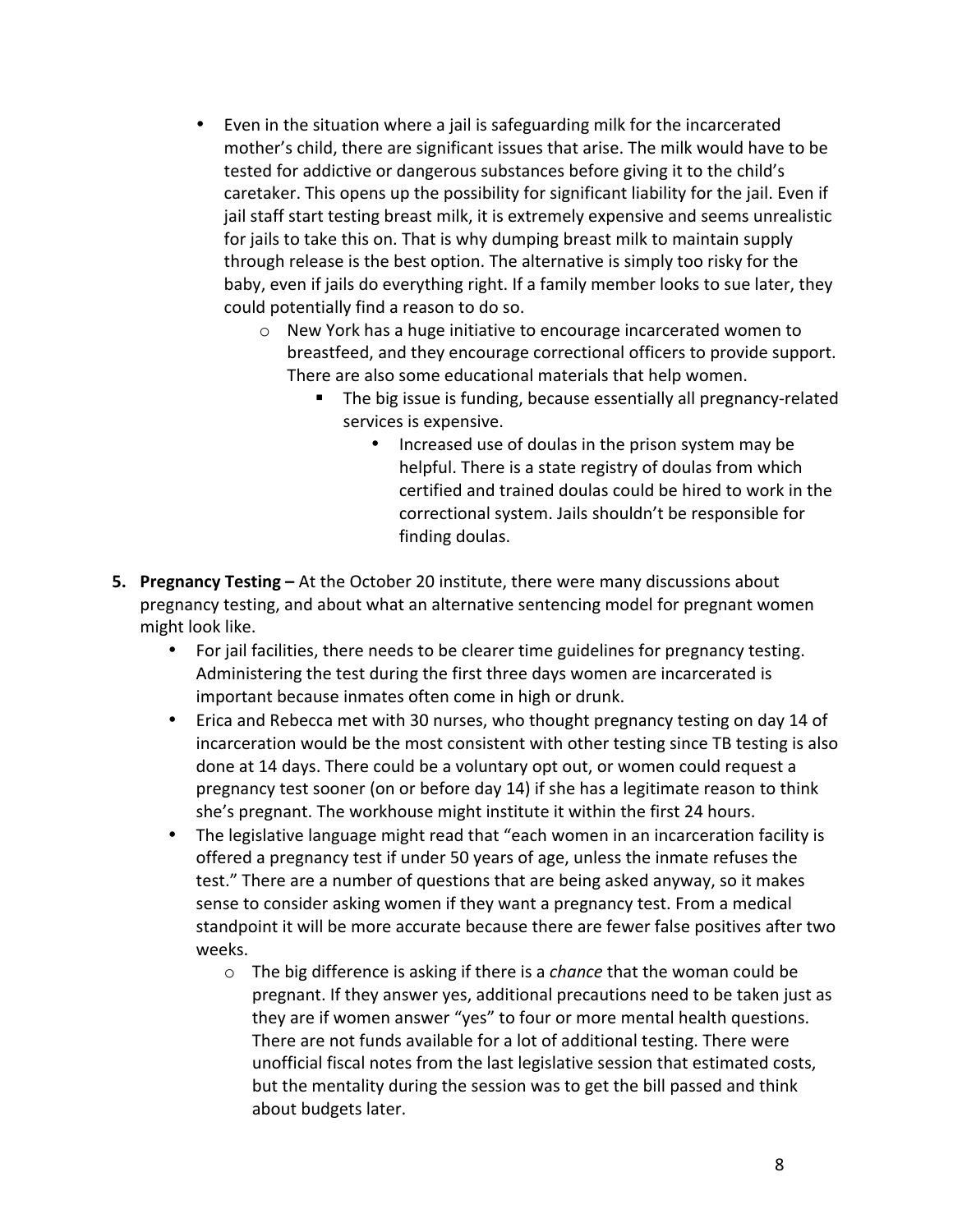- $\circ$  The Rural AIDS network is willing to come and test for HIV and Hepatitis. Testing is built into the schedule of prenatal care, and it must adhere to community standard of care. This testing should be done at outpatient visits anyway because it is considered the standard of care.
- Testing for women that are in the jail facility for less than 72 hours is complicated. Their needs could be better addressed by public health once they're released. By day 14 corrections staff have a better idea about what women are incarcerated for, what they need, how long they'll be there, etc. For testing and interventions to be worthwhile, it was felt by some that the women who should be targeted for testing are those who are there for 60-90 or more days.

**NEXT MEETING:** Friday, December 12, 2014 **10X12noon Ramsey\*County\*(Plato\*Building,\*2nd Floor) 90 West Plato Boulevard St.\*Paul,\*MN\* 55107**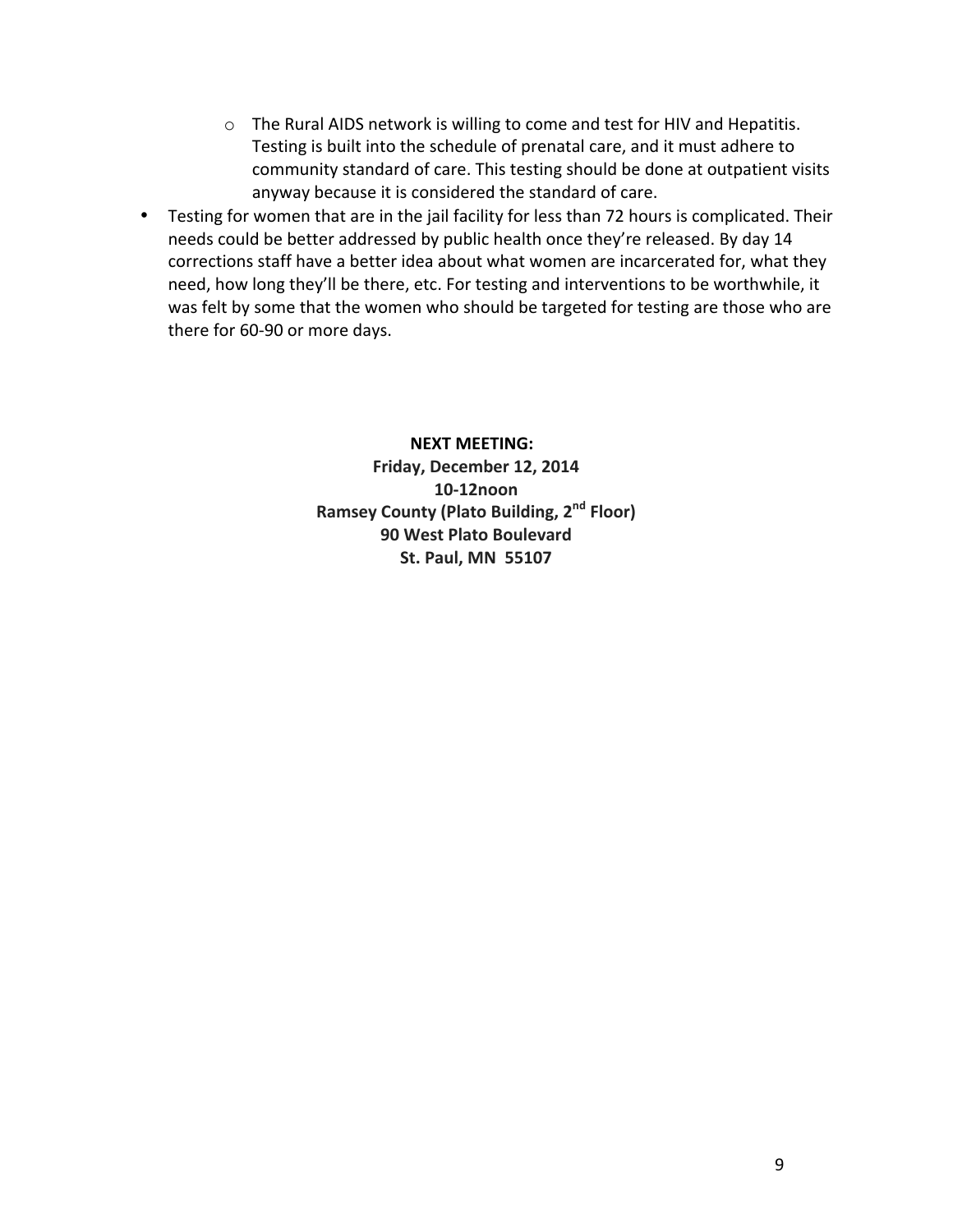# Legislative Advisory Committee on Standards of Care for **Incarcerated Pregnant Women**

Friday, December 12, 2014 10am212pm Location: Ramsey County, Plato Building 90 West Plato Boulevard St. Paul, MN 55107

- 1. Update from Restraint Subcommittee (TL, GB, RS, JB)
- 2. Subcommittees
	- a. Breastfeeding (EG)
	- b. Medical (TL, RD, DH)
		- i. Concerns regarding 'legislating care'
		- ii. 14 day language
	- c. Education (proposed; MS)
- 3. Opiate withdrawal (EJ, RD)
- 4. Writing plan for legislative report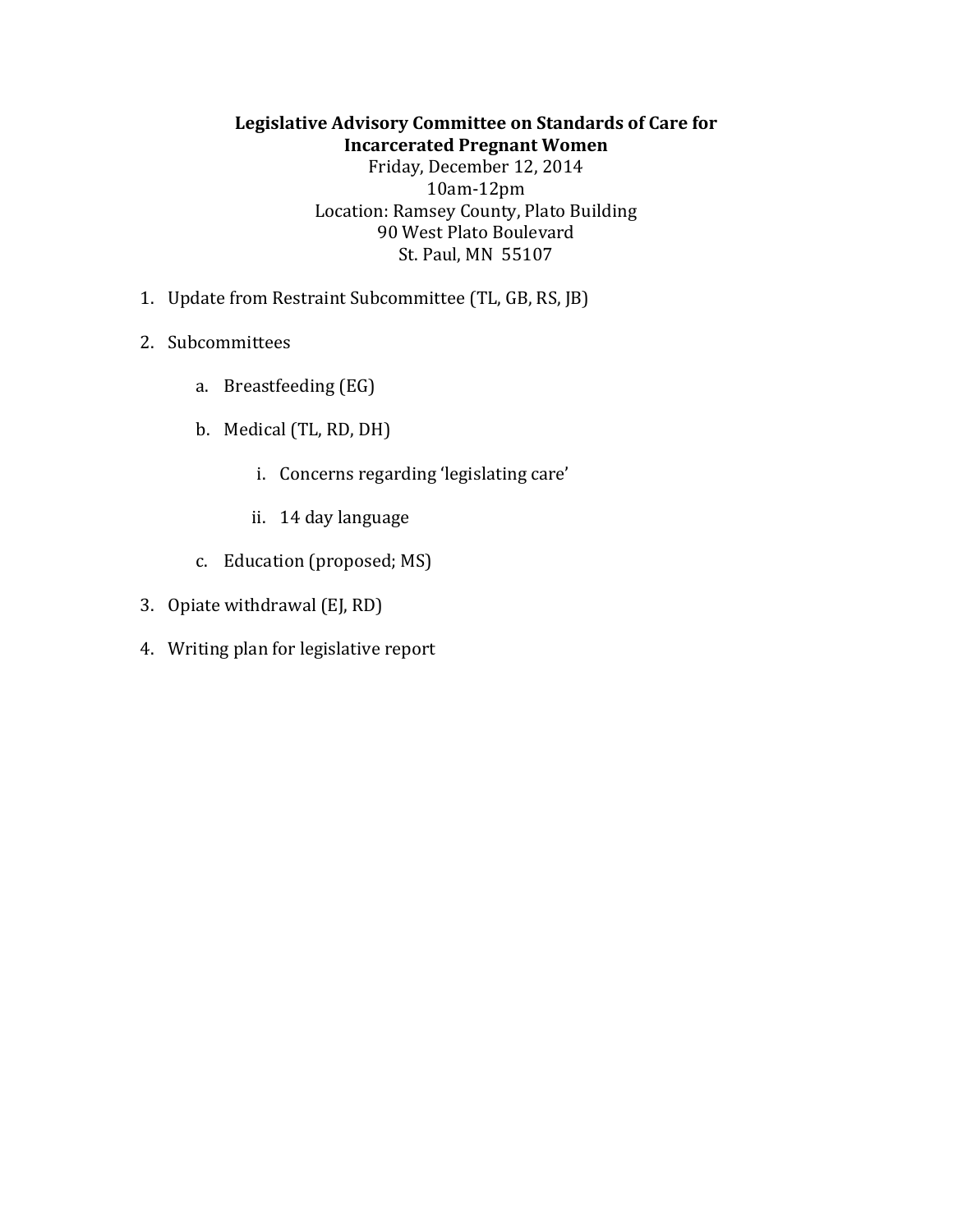# LEGISLATIVE ADVISORY COMMITTEE MINUTES Friday, December 12<sup>th</sup>, 2014

Present: Sara Benning, Holly Compo, Erika Jensen, Erica Gerrity, Rebecca Shlafer, Guy Bosch (by) phone), Paul Coughlin, Todd Leonard, Renee Darhling, Ruthie Dallas, Jim Franklin, Diane Haugen, Kathleen Lonergan, Susan Lane, Jessica Anderson, Monette Soderholm, Josh Berg, Katie Linde

## **Restraint language**

Prior to today's meeting, Jim Franklin from Minnesota Sheriff's Association (MSA) and Paul Coughlin reviewed the revised restraint language. They expressed concerns regarding the use of force language and made revisions for consistency. Their suggested language was distributed to the sub-committee (Paul, Guy, Josh, and Rebecca).

Paul, Guy, Josh and Rebecca met on December 11, 2014 and finalized language, based on concerns raised by MSA. Paul brought these revisions back to MSA, but there were additional concerns. In preparation for today's meeting, Mr. Franklin communicated with the Minnesota Counties Intergovernmental Trust (MCIT) and legal councils who reviewed the restraint language. From their perspectives, some of language poses problems that could lead to jails getting sued. Mr. Franklin provided a summary of such problems for the committee.

To provide context, the language discussed was not created by this advisory group. Rather, it came from Bureau of Justice Administration. A large stakeholder group disseminated a report with recommendations for restraint and reasonable force language at the federal level. Still, it is important to critically analyze the proposed language to ensure that the jails will not be at risk for subsequent litigation.

The first problem occurs on line 1.19 after, "Correctional staff where public..." The old language stated "... if restraints are determined to be necessary, the restraints must be the least restrictive available, the most reasonable available." This phrasing relates to the issue presented by Graham vs. Connor regarding the release of a subject into custody, using the least amount of force necessary to handle the problem.

The proposed language uses the following phrase: "use of restraints is considered reasonably necessary only when there is an imminent..." There was concern with the use of "only" and "imminent." "Harm" and "escape" could also present issues; the order should be reversed. The question was also raised regarding the definitions of "girl" and "woman." There was also issue with, "these risks cannot be managed by other reasonable means." This statement suggests that additional personnel would be required to handle a problem, which may not be feasible, particularly in small county jails. This syntax could lead to legal ramifications, from the jails' perspectives.

There was also concern with, "If restraints are determined to be necessary, the restraints must be the least restrictive available under the reasonable circumstances..." The Susan Smith case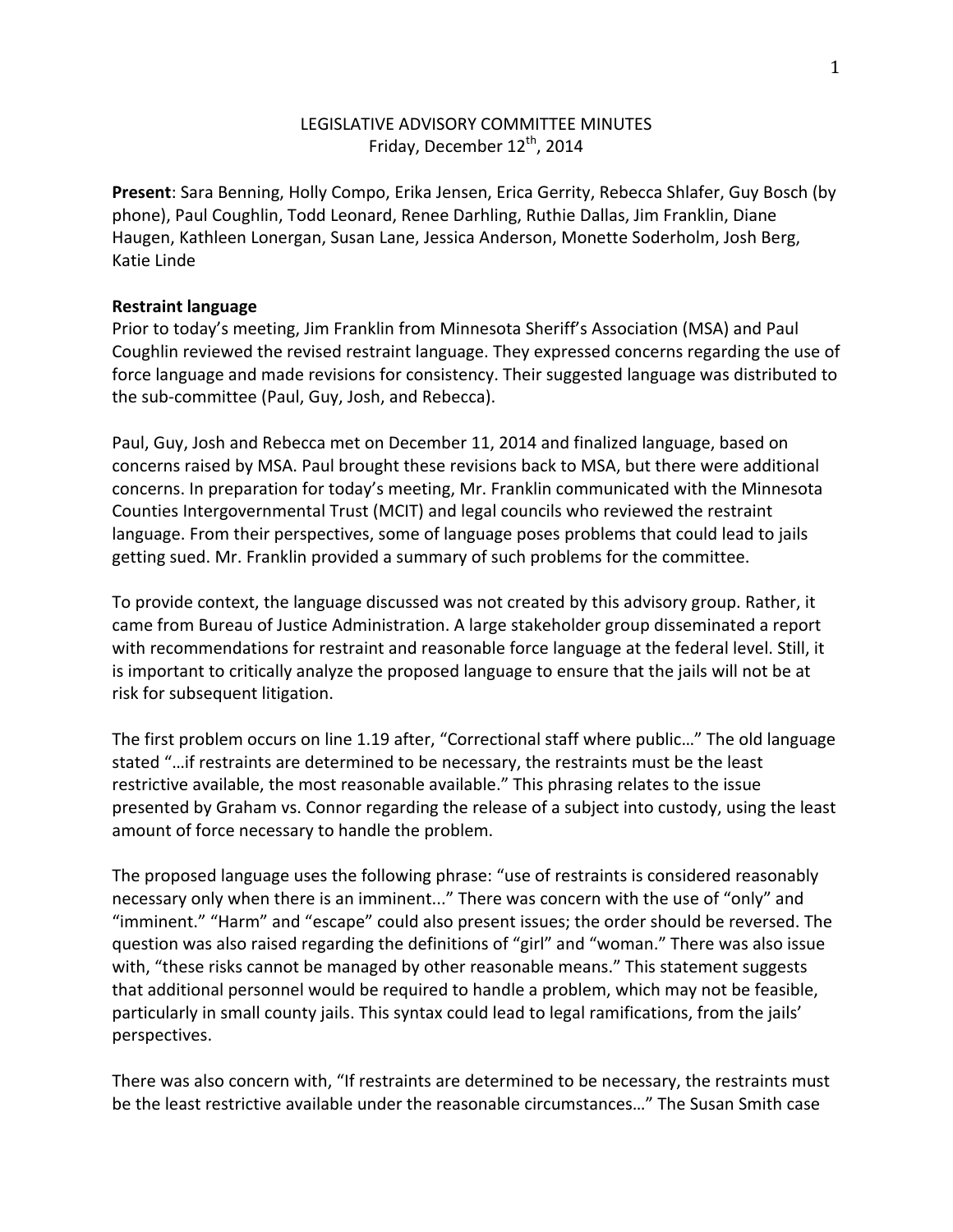was mentioned, as the public was hostile towards her. It is difficult to define reasonable for law enforcement. There was concern that if a high-profile case like Susan Smith was pregnant, law enforcement requires the means to keep her safe.

Minnesota has not had cases wherein pregnant women have experienced unreasonable restraint. Still, legal cases are not a good indicator of whether unreasonable restraint is being used, especially among this population. Women may still be experiencing shackling and improper restraint. Last month, in an interview conducted with a currently incarcerated pregnant woman, Dr. Shlafer learned of a clear violation of exisiting Lexipol policy (and the new state law). This woman is not likely to sue, given her financial resources. This example demonstrates that just because no one has sued does not mean that these issues are not currently happening.

Mr. Franklin suggests we do not focus on whether a woman will sue or not, but rather on the agency and correct the behavior. This is a training issue. Collaboratively, everyone needs to know so behavior can be corrected. The sub-committee has discussed having this as a training topic at next year's MSA trainings.

On the document with the new language, everything that is in black and underlined is in statute. Red is the new text. The following question was raised: are the changes necessary? The Department of Corrections (DOC) is training staff under what was passed last year. Should we be working with the law that stands and see how that works? After this, we could determine whether or not the definition of restraint is clear or not. The suggested language may make this too onerous.

Last meeting, it was a near unanimous decision by the group to clean up the language. Hence a sub-committee was created to make these changes. The goal of the sub-committee was to make the language more clear. If this did not happen, perhaps the old language should be used. The purpose was to make the language less vague.

If the group reverts to the initial language, the reporting mechanisms and policy needs to be made explicit. 1.22 is a great addition; it indicates that it is best practices and okay to restrain, as)long as it is not a belly chain. This is very important piece that was not in original language. Sub B is in conflict with Sub A in the original language. One section states, "you shall not," and the other indicates, "you can." This language needs to be changed. 1.22 includes this change.

If people need to reference previous versions of the document, they should use the green version.

In addition, 2.25 and 2.26 are vital to jails. The jails are wasting a lot of money, time, and limited resources if they are not allowed the limit the testing to individuals incarcerated at fourteen days. Mandated reporting must occur if a pregnant woman presents a positive drug test. The problem is, what authority will jails have to drive treatment? Doing nothing this year has been a challenge for the jails: what needs to happen to clarify this bill? When this bill was drafted, this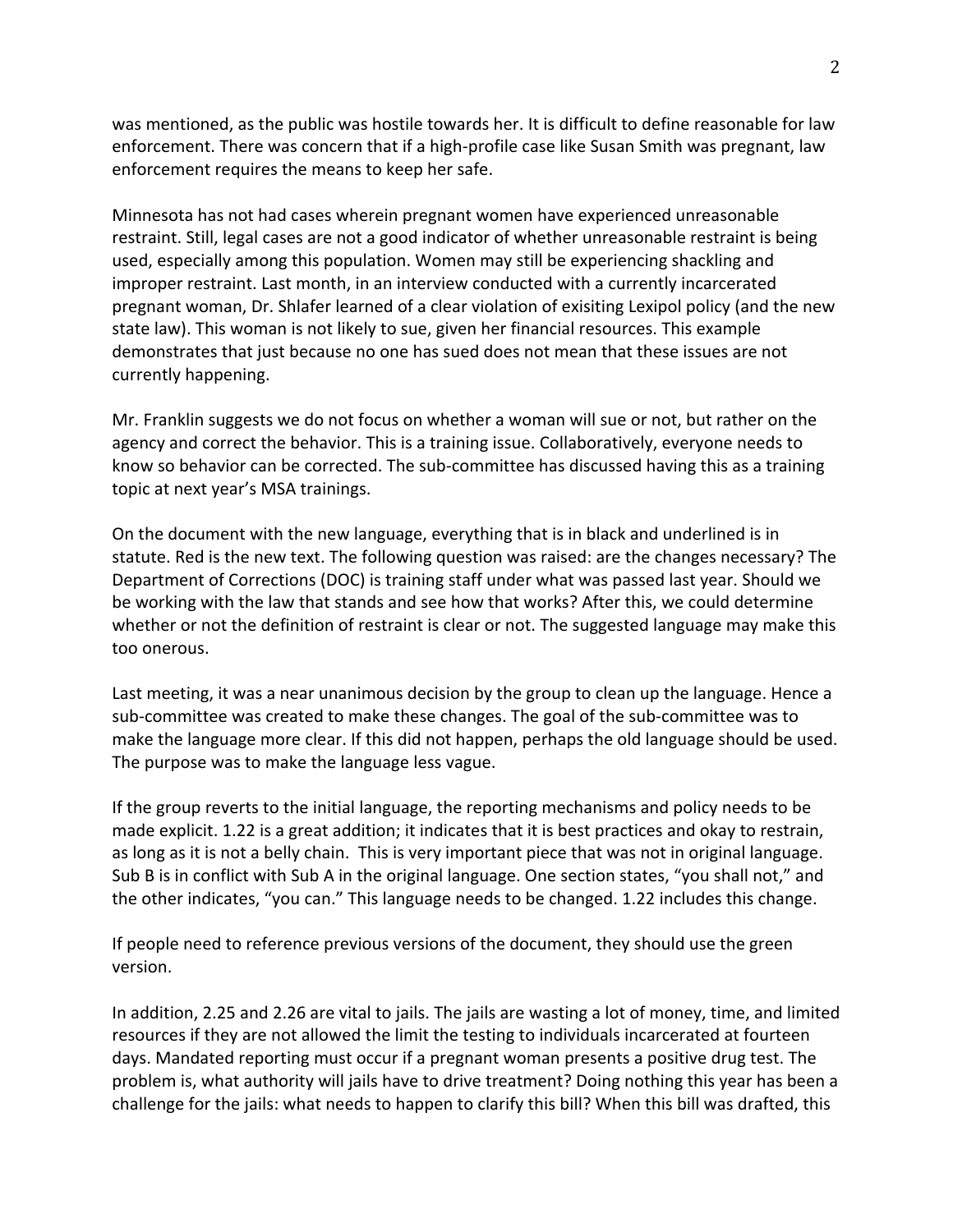committee was not around to inform the language. Now, the committee needs to provide some revised language.

It has been noted that the narrower the language is revised, the more likely problems will occur. It is almost necessary to leave it for interpretation. Based on this premise, it was suggested to go back to the original language that states, "... least restrictive available and most reasonable under the circumstances," therefore leaving 1.20 and 1.21 as the original. Still, 1.22 would be added. Also, "pregnant woman/girl" will be changed to "pregnant female."

For 1.13, "i.e." cannot be used. We should avoid presenting a list, as something will likely be missed that could be used (i.e., duct tape, wire, rope). This information should be included in training material but not statute. Still, we would rather have a product that is serviceable to the legislature.

The edits to 1.22, sub 3 should be included to some degree in order to help identify money for training. 2.25 and 2.26 also need to be included. Under sub 3, "Shakopee" should be changed to "Under the Commission of Corrections."

From Guy's perspective, the language was created through the lens of drafting policy. The statement regarding restraints was made to keep facilities out of litigation. If members of the group think the new statement will make litigation more likely, the statement should be deleted or revised again. Restraints did not seem like a solid definition. A better definition could be formed and used through policy and training, however, if that is a better solution. Other states have more thorough and similar definitions of "restraints" as proposed in the new language.

If nothing that gets changed, know that Shakopee has made significant changes in the past year in policies, procedures, training, and the way Shakopee addresses this issue.

The following question was posed: will jails be expected to use the same policies as DOC? DOC and jails typically have separate policies and procedures. The guidelines for the DOC inspection unit (contact: Tim Thompson) is 2911. Change in policy affects all jails in the state.

Regarding the mechanisms for complaints, there are four avenues of contact: a jail administrator or sheriff; the DOC inspection unit (Tim Thompson); MSA; and the insurance trust for the 87 counties. One can seek out and examine potential claims to request additional training and reduce risk through four points of contact. One can go to the DOC and see their reports of complaints; speak with the county sheriff, attorney, or county administrator to ask about complaints; examine what has risen to litigation; and investigate what has been found in cases that have been charged out through the county attorney. MSA uses risk managementbased principles. MSA meets monthly with the MCIT trust and county attorneys to see where problems have or can occur. If one would like to take an aggregate view of where, when, and how often this happens, MSA would be happy to work with this group, especially if it means more training to reduce risk and address issues.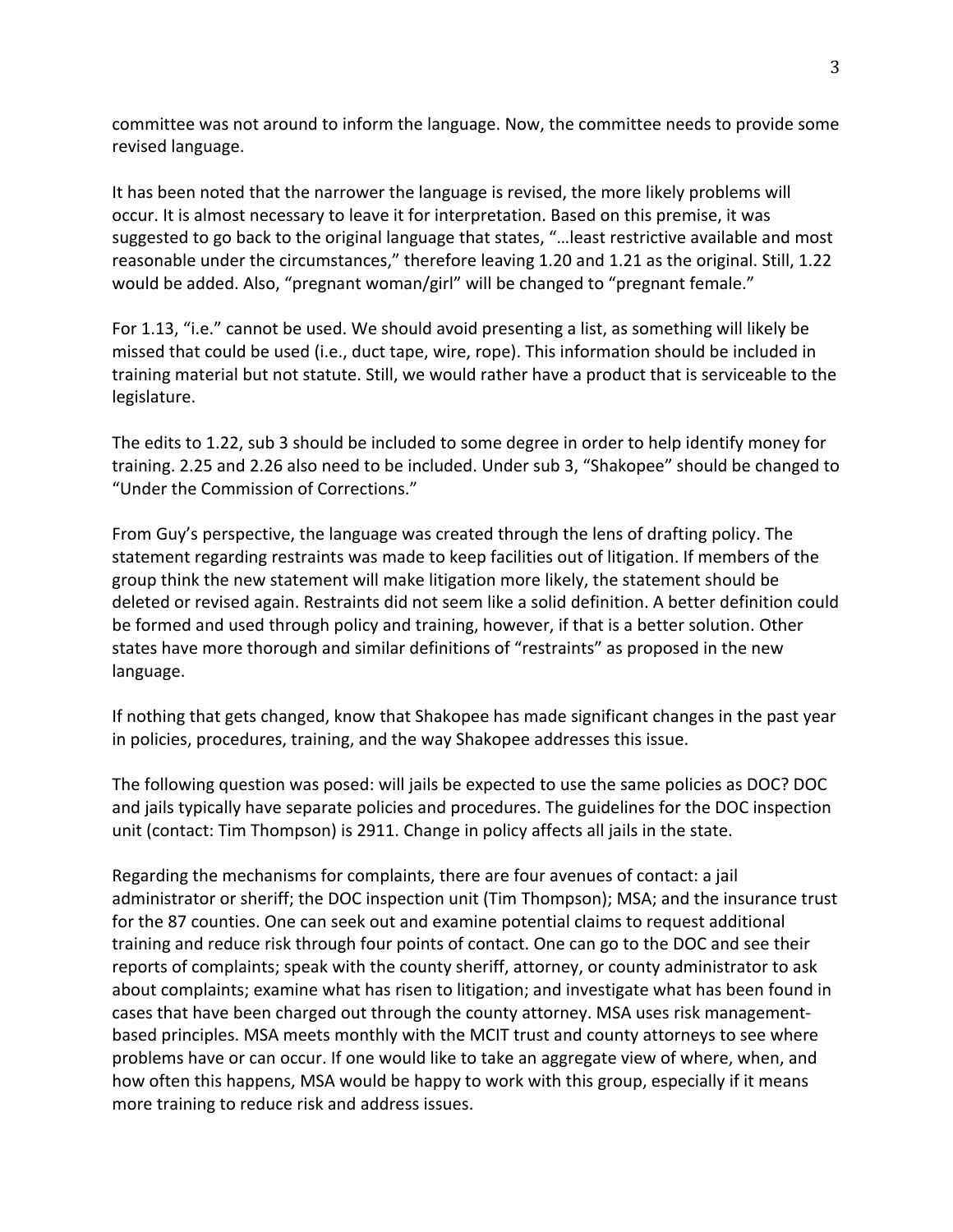A committee member brought up concerns with line 2.11, which currently suggests that a doctor can object to restraints. Does the doctor trump everyone else? This places a lot of responsibility on the provider who may not have the knowledge or experience to make decisions regarding restraints. If we do not indicate that the doctor has this power, however, we could have problems. If there is an emergency and the woman is restrained, she and her infant are at risk for injury. Major lawsuits occur in the US regarding restraints and pregnant/birthing women's pain and suffering. The Corrections representatives focus on safety, not the medical situation or infant's health.

This language currently exists in the Lexipol policy system. Medical lawsuit trumps basically everything. If a birthing mother is moved to the medical facility and the doctor says she/he will not restrain her, this is the responsibility of the care provider at the hospital. If the birth occurs at the jail, the medical provider at the jail uses her/his discretion. If the birth occurs at the hospital, it is the hospital providers that make the decisions regarding restraints.

Another issue to consider is furlough, which is not always the best choice. For example, a potentially dangerous and aggressive woman recently obtained furlough to give birth. The medical providers, doula, and the mother were the only individuals in attendance, which may not have been a safe option for everyone involved. One of the unintended consequences of making language too narrow, however, results in jails furloughing everybody, which could present problems. We must find a balance between care and custody.

Because jails tend to furlough most women giving birth, Lines 2.4 and 2.5 relate to women in custody, notably women in prison. When a woman delivers in custody, her doctor must be able to) articulate medically why restraints should not be used. Corrections must explain why restraints are necessary. In the end, however, the doctor's decision supersedes everyone else's perspectives. Given this context and that line 2.11 has been used in other states, this criteria can be included. Liability essentially switches once the woman is in the medical facility. The remaining issue is training and policy; the medical provider needs to know the risk. We should leave the conversation open between medical providers and the Corrections staff to make appropriate decisions in each case.

Final language with these changes can go to Jim franklin and MSA's attorneys for review. The committee will review the language revisions and help catch anything that has been missed prior to sending the edited version to MSA.

## Lactation consultation and breastfeeding policies

We need to articulate the importance of breastfeeding and lactation consultation at the MSA annual meeting.

## **Education components**

DOC is moving quickly on training. From an education standpoint (line 3.7), we have resources available for materials for corrections, jail, and health staff. MDH has training suggestions; Isis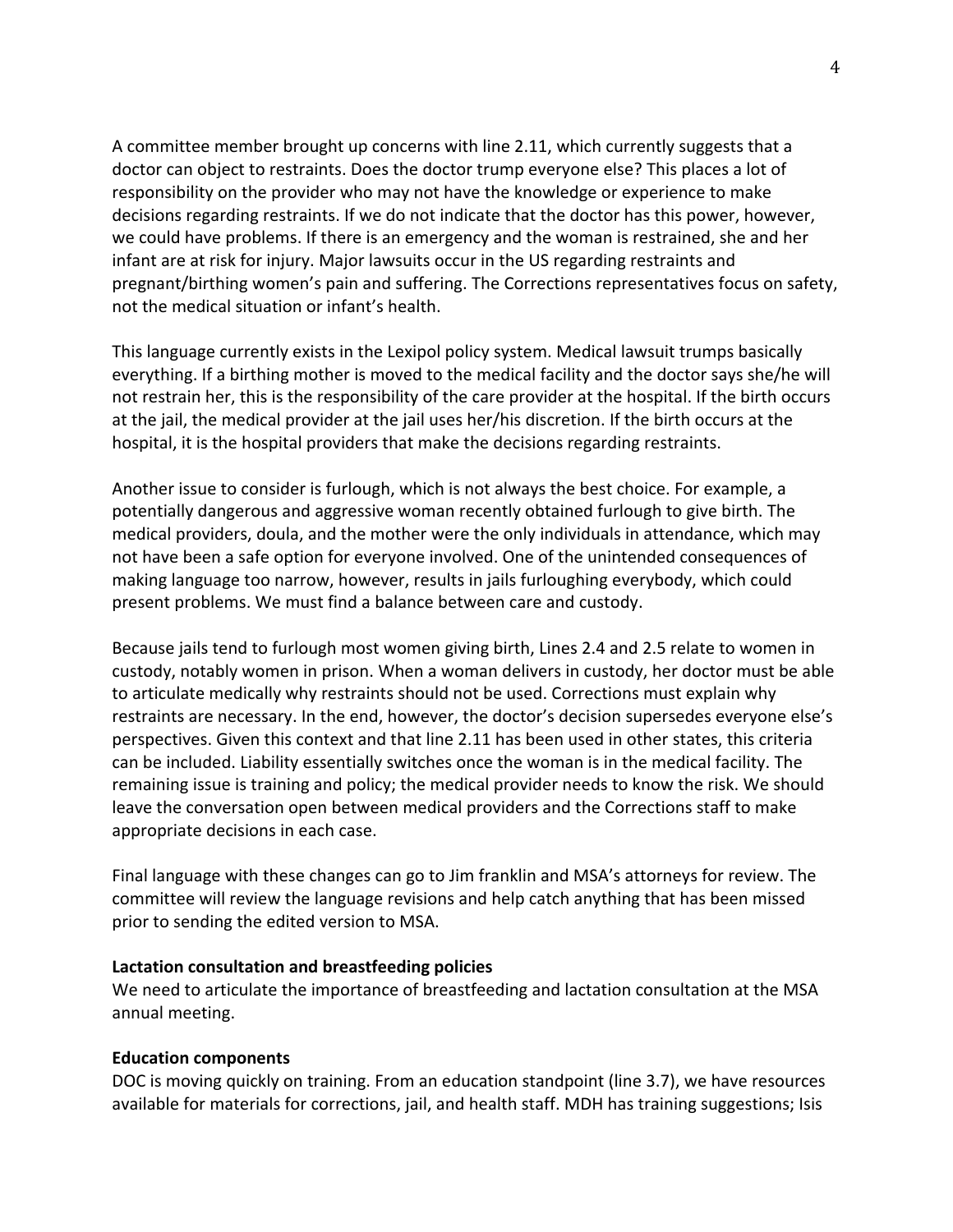Rising (the prison doula program at MCF-Shakopee) has a comprehensive pregnancy packet; Dr. Ferszt from the Reproductive Health Institute conference has information; and the UMN has resources to help with layout, graphic design, and content. Furthermore, we can follow the Sesame Street-type mass distribution. One of the next steps is solidifying these resources to create attractive materials to fit the jails' needs and ensure that the materials will benefit the staff and women. This may be a good project for the medical subcommittee.

The resources need to be written at a low literacy level and provided in multiple languages to ensure that all women receive the information. Isis Rising has these resources; the materials have bullet points for specific topics. This would be beneficial for jails. Women can review the resources rather than rely on a corrections officer to explain the information.

These resources can be targeted to jail programmers. The materials must have multiple mechanisms for dissemination (i.e., paper, DVD) and languages; the resources must be accessible to all women. Some resources need to be updated, especially regarding the chemical health information, from the medical providers' standpoints. We could utilize and promote Women, Infants, and Children (WIC), which provides resources in multiple languages. This information will have to be tailored for incarcerated women, however. There is a new health consultant at MDH who could help with this.

There should be coordination between health providers at Shakopee and Isis Rising regarding materials. It is important to avoid duplication of effort; Rebecca, Coleen, and Erica will meet to share resources. In addition, Rebecca's student has been working on resources regarding nutrition for pregnant women prison.

Todd and the medical subcommittee will take on the medical side of these materials, Cecilia from MDH will provide materials that have been disseminated in the community, and Rebecca will provide what has been shared in New York and Rhode Island. The goal is to have resources finished for mothers by the end of the summer/July.

## **14-day language and pregnancy testing**

Tying together pregnancy testing with the Tuberculin skin test (TST) is convenient, especially for jails in greater Minnesota, whose nurses are not working five days a week. The following question was raised: Is there some responsibility for the woman to seek help through the orientation process or signage? The point is to avoid a situation wherein facilities do not intervene and the woman does not understand that she can ask for testing. Part of the booking process includes the question, "Are you or do you think you may be pregnant? Would you like to be pregnancy tested today?" If a woman says yes, she is referred to nursing for a test (the officer asks these questions and nurses provide the tests). We need to determine the timeline for testing and consistency in these questions across facilities.

If facilities offer the test on day 14, when would a woman receive the test? This would fall under access to care, which is dependent on facility protocol. Some nurses perform pregnancy tests once a week.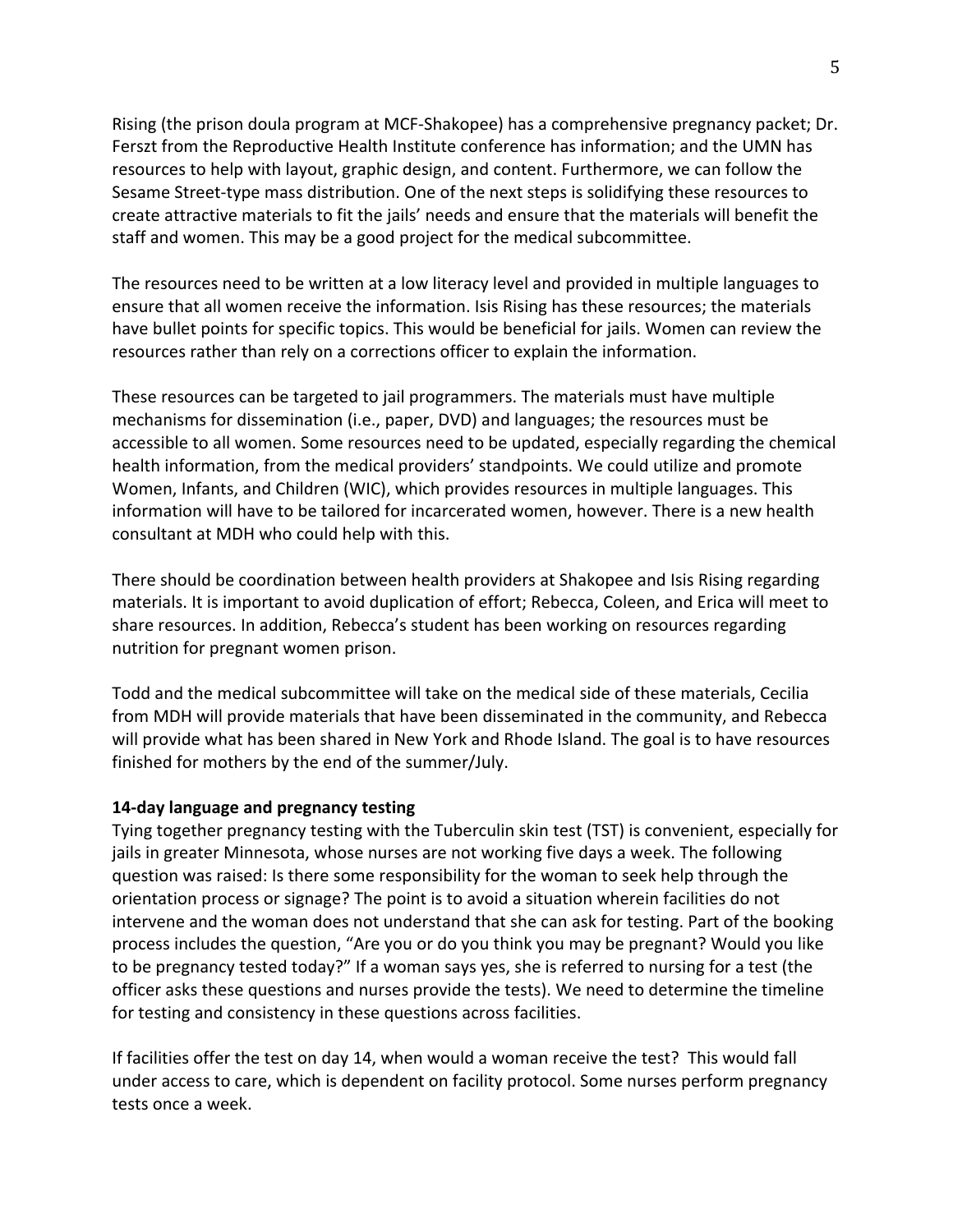There may be a lot of incentive to be pregnant (i.e., additional food), but people are still hiding their pregnancies (Isis Rising at MCF-Shakopee has experienced this). There is no way to force anyone to take a test. There is no way to know how and why women choose or do not choose a pregnancy test without systematic data collection. In the end, pregnancy testing proves beneficial to both parties; prison/jail staff can document that a test was offered and women have the knowledge and opportunity to receive a pregnancy test and early care.

It is important to have defined pregnancy test standards and collaborate with public health professionals, especially as women range in how and why they react to pregnancy testing and results. Some women may come in high, stop using substances, enter treatment, experience a change in attitude, and benefit from the pregnancy test and extra services. Others have experienced children)being taken away and may not be cooperative upon discovering a positive pregnancy test. There is always a range; there is no one way in which a woman reacts to pregnancy in this context.

In regards to the Day 14 language, the syntax came down to the distinction between "is offered" versus "is tested." "Is offered" suggests that a woman can opt out of a pregnancy test, while "is tested," indicates that the woman did not have an active decision in the manner. The DOC has backed away from mandatory 14 day medical testing. Most facilities try to test sooner rather than later; 14 days is the maximum wait period. The pregnancy test may be something that could be offered at intake. This is a policy issue, however. It is impossible to put something in paper that will apply to 84 jails. 14 days is the national standard; this should continue to be used in order to align with the needs of all jails in Minnesota.

Could a woman be in jail for 10 days, indicate at intake she would like a test, and never be given a test? What are the implications for such situations? This is why it is best to leave the language to)14 days; it will be up to jails and their facility procedures. Perhaps if instances like this occur, county-specific resources can be developed and disseminated to women being released prior to the 14 day period. This places some of the responsibility back on the inmate. This would most likely not be a violation on the jail's end.

The group agrees to keep language as it currently stands.

## **STI** testing

In reference to 2.26, some members of the group have concerns with sexually transmitted infection (STI) testing language. The jails would be duplicating resources; the women receive testing upon being identified as pregnant. Within the American Congress of Obstetricians and Gynecologists (ACOG) standards, STI testing would be one of first screens for any pregnant woman.) Perhaps the current language is unnecessary, as testing is already a standard in facilities. The following statement could be added, "If pregnant, every facility is required to provide, whether on or off site, a reasonable community standard of care." With this addition, the facilities are required to maintain standards. This could be added around line 2.27.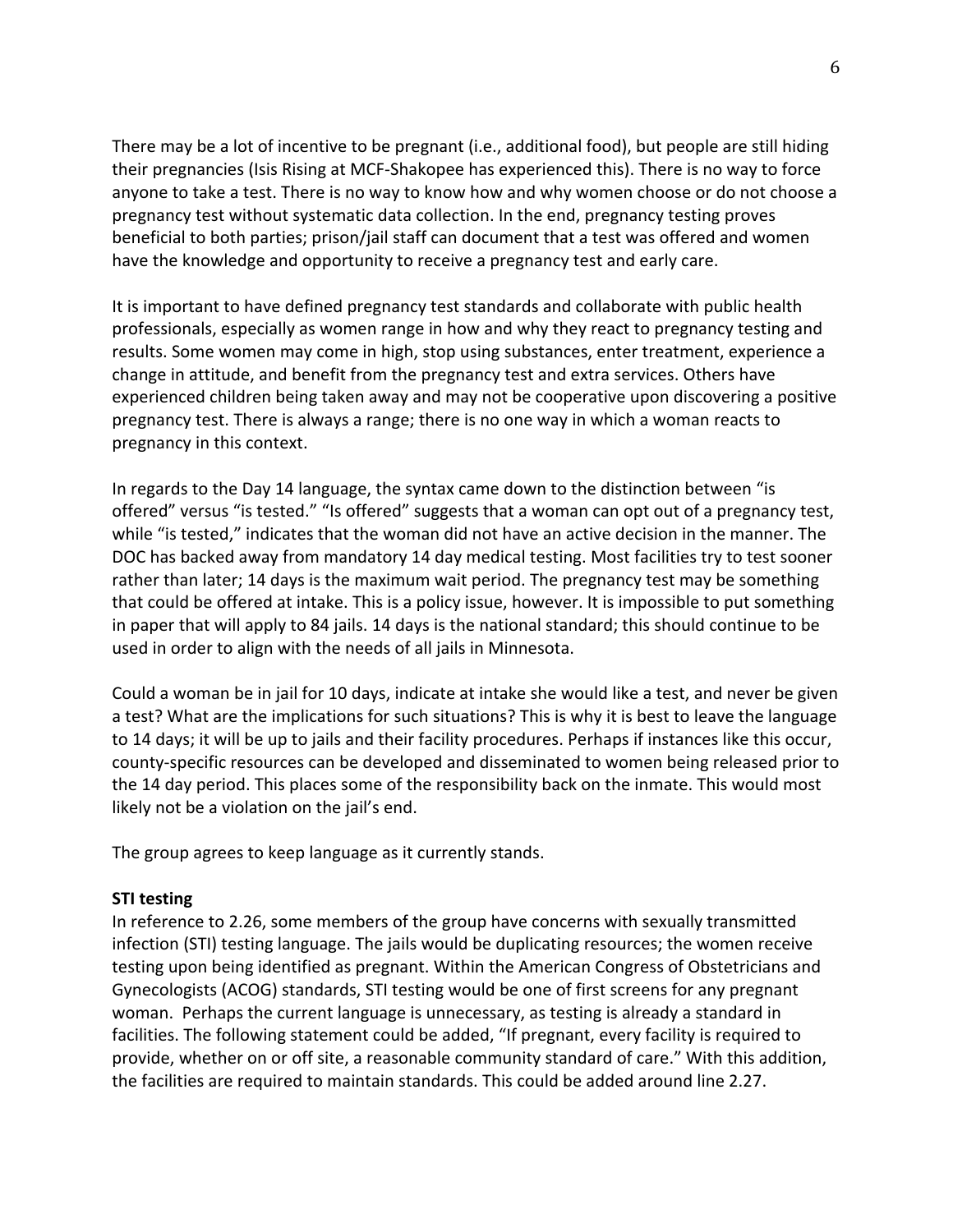The remaining issue is: how do we define community standard? Can it be defined? Medicaid uses this language all the time. The DOC adheres to such community standards. Lawyers might take issue with this language. Rebecca can pull some language from Medicaid to include in this section. Perhaps "as defined by..." can be added to this section and reference where this language originates. Medicaid is a government-paid program, and therefore is widely accepted. This is a positive solution, as the facilities are held to standard of care but the definition is not too narrowly presented.

#### **Mental and chemical health care**

Facilities are already mandated to have a plan addressing mental health care. In reference to 2.34 and 2.35, does mental health include chemical health? This is already part of jail intake and health screening. A pregnant inmate is always considered high-risk by definition. Medical personnel are immediately looking for chemical dependency through drug screening. ACOG lists drug screening and treatment recommendations. The "community standards of care" will also apply to mental and chemical health.

There is controversy surrounding chemical testing and mandatory pregnancy testing. If a woman test positive for drug use and pregnancy, mandated reporting must occur.

A recent clinical example presented a similar issue. A heavy heroin user was pregnant and placed in inpatient care at the hospital. It is too risky for the hospital to send the women back to facility when they are substance dependent. Some Emergency Rooms do not know how to manage pregnancy and chemical use, let alone with an incarcerated woman. Opiate-addicted pregnant women experience extreme risk. Facilities experience barriers to care for these women, struggling to find substitutes for chemical use allowed within jails and prisons. This problem stems from the DEA, pharmacists, and Minnesota law. Opiate-dependent pregnant women require a substitute, not a slow detox. This is hard to uphold in the jail/prison context. A new problem arises as a substance dependent woman is released; she may experience withdrawal by the end of the day and seek out drugs. Issues accelerate as some jails take individuals into custody from other counties. Further, jails do not allow substances; they are benzoide free. Overall, it is a very risky situation, especially in the first 72 hours. These inmates need inpatient care in a hospital. This is not always an option in rural areas.

There is a committee looking into the complexities of this issue (infant mortality, substanceaddicted infants, etc.) at the state level from the Health and Human Services Department. Perhaps a sub-subcommittee from the medical subcommittee can seek out this group and resources. More training of health care providers is needed. Ruthie and Erika are planning a summit in May around neonatal abstinence syndrome, opiate withdrawal, and prenatal exposure. This issue is not being discussed in research literature but is closely related to the health care needs and language in the statute. Rebecca suggests a conference call with those interested in this problem. The group could write a position paper for a corrections journal to raise attention and elevate these types of issues.

## **Reporting back to the legislature**